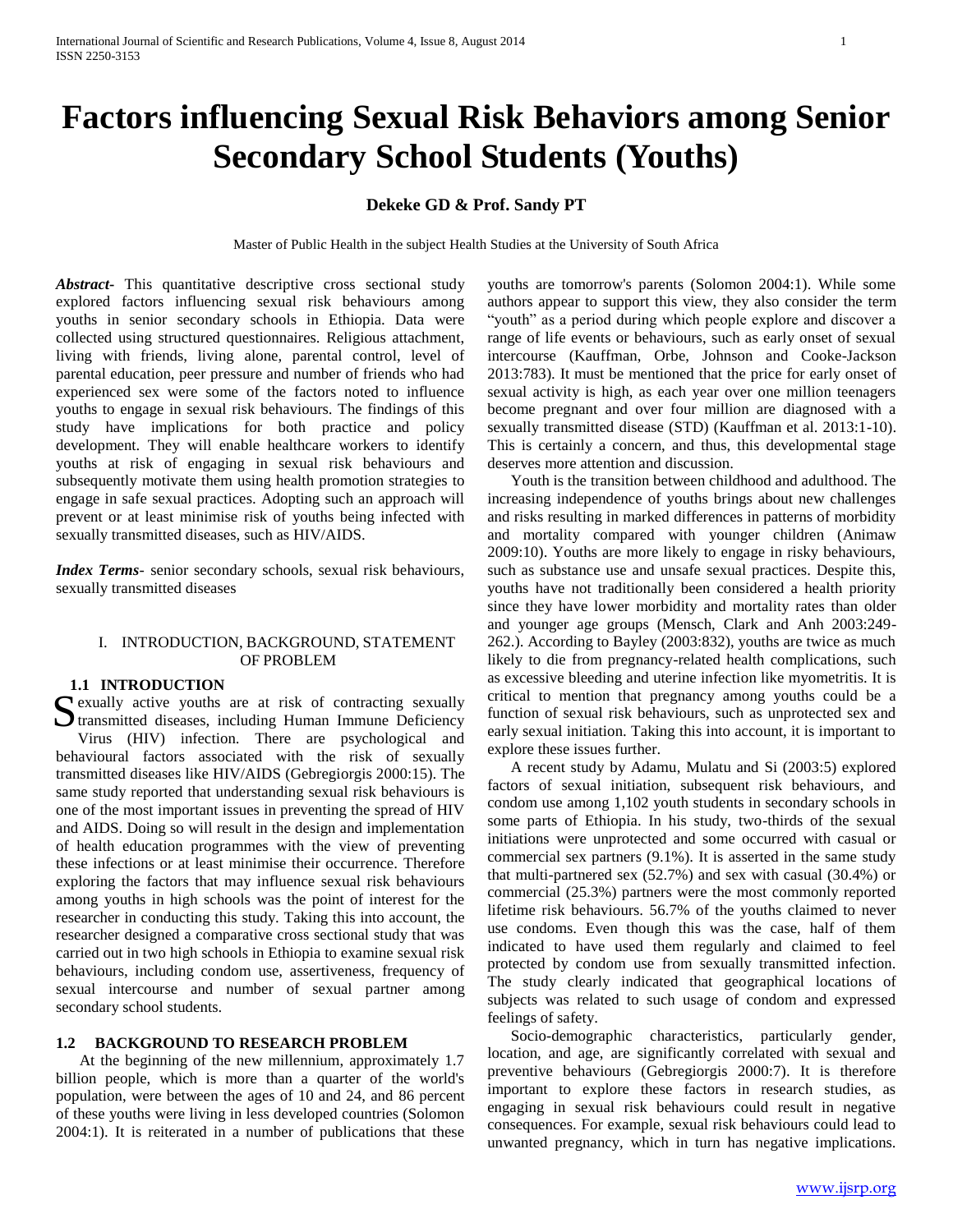Unwanted pregnancy have been noted in the literature to contribute to youths` dropping out of school and development of illnesses and even death associated with abortion and STDs, including HIV/AIDS (Bayley 2003:832-843). Acknowledging these consequences, this is a concern for all healthcare professionals. Despite this, factors influencing sexual risk behaviours are poorly understood in Ethiopia, as there are limited studies of these in this state (Bayley 2003:832-843). In fact, there are no studies in Amhara region, specifically in Enemay District. It is therefore critical to explore factors that may influence sexual risk behaviours in this area of Ethiopia.

## *1.3 STATEMENT OF THE RESEARCH PROBLEM*

 High exposure of youths to STIs associated with unsafe sexual practices, such as unprotected sex is an important and sensitive issue in sexually active age groups (Animaw 2009:5). The consequences of young people's sexual behaviour when not using contraception have become a global issue mainly because it is associated with pregnancy and STIs (Turnbull 2010:78). The incidence and prevalence of HIV among youths are generally higher relative to cases in adults (Turnbull 2010:78). This is probably because of their sexual activeness and tendency to frequently engage in unsafe sexual practices, such as unprotected sex (Guzman and Bosch 2007: 123). This is also noted among youths in Ethiopia and hence, the high prevalence of HIV/ AIDS cases in this population. Despite this, very limited research has been done in this regard in Ethiopia and to date there are no published empirical studies on factors relating to sexual risk behaviours in the Enemay District, East Gojam Zone of Ethiopia (Animaw 2009:5). Hence, this study explored factors that may influence youths to engage in unsafe sexual behaviours with the aim of providing appropriate recommendations for reducing or preventing unsafe sexual practices among youths in senior secondary schools**.**

# **1.4 AIM OF THE STUDY**

## **1.4.1 Research purpose**

 The purpose of the project was to explore factors influencing sexual risk behaviours among secondary school students (youths) in Enemay District and East Gojam Zone in Ethiopia. The researcher also intended to use the findings of the study to offer recommendations to service providers that will help prevent or at least reduce unsafe sexual practices among secondary school students (youths).

#### **1.4. Specific research objectives**

 1. To identify factors that may influence sexual risk behaviour.

 2. To describe student's perceptions about factors influencing sexual risk behaviour

 3. To develop recommendations for interventions to reduce sexual risky behaviours.

#### **1.5 SIGNIFICANCE OF THE STUDY**

 The issue of sexual risky behaviours among youths in Ethiopia is very important for the prevention of problems relating to unwanted pregnancy and Sexually Transmitted Infections (STIs), including HIV/AIDS. Thus, it is expected that this study would contribute to the development and implementation of appropriate health promotion programmes to reduce both the

incidence and prevalence of sexual risk behaviours and their associated problems, including HIV/AIDS.

 Ethiopia is a growing nation with a high youth population. So, sexual risky behaviours are of paramount concern for healthcare workers and the government. Certainly, engaging in discussions regarding sexual risk behaviours and developing health promotion strategies will greatly change the life of youths in this state. This is because such programmes will not only prevent unwanted pregnancy, but they will also prevent or at least reduce the incidence and prevalence of STIs, including HIV/AIDS. Hibist and Robert (2000: 367–379) suggested that Ethiopia is the fastest growing state, in the context of population, in the East of Africa. It is also believed that the youths are playing a significant part in this population growth.

 The outcome of this study will have implications for further policy making and practice. The study outcome will enable healthcare workers to identify individuals (students) at risk of contracting sexually transmitted infections and motivate them to reduce factors that may influence sexual risky behaviours through education on safe sexual practices and consequences of early sexual practices. An example of these consequences is unwanted pregnancy. Additionally, the study outcome will contribute to the development of health promotion strategies for addressing sexual risk behaviours of the study population. Taking the issue of health promotion further, this study has the potential of saving cost in that the implementation of health promotion strategies may considerably result in the reduction of sexual risk behaviours, which in turn would reduce the incidence and prevalence of sexually transmitted diseases and the cost of curative measures.

#### *1.6 DEFINITION OF TERMS*

 **Youths**: Refers to young people aged between 13 and 20 years (Getnet 2005:17). The term is also best understood as people in a period of transition from childhood to adulthood (Dessalegn 2006:9). Youths in this study mean students at school aged between 19 and 20.

 **Students**: Persons, male or female studying in school, college or University (Getnet 2005:6). Students in this study refer to persons attending high school in the  $9<sup>th</sup>$  and  $12<sup>th</sup>$  grade (Animaw 2009:3).

 **Secondary school**: This is an intermediate stage of learning that falls between elementary and tertiary levels of education (Solomon 2004:5).

 **Behaviour**: Refers to the actions and mannerisms exhibited by a person or student. It is a response of an individual to his or her environment (Animaw 2009: 3).

 **Exploration**: Searching for more information about an issue that is being studied. It is about making more attempts to develop understanding about a subject or issue. In this study, these issues relate to factors that may influence sexual risk behaviours among secondary school students of the specified age (Animaw 2009:3).

 **Safe Sex:** Is a sexual activity engaged in by people who have taken precautions to protect themselves against sexually transmitted diseases, such as HIV/AIDS. Additionally, safe sex relates to sexual activity based on guidelines on the relative safety of various sexual practices in terms of the potential for transmitting infection, such as HIV/AIDS (Getnet 2005:6).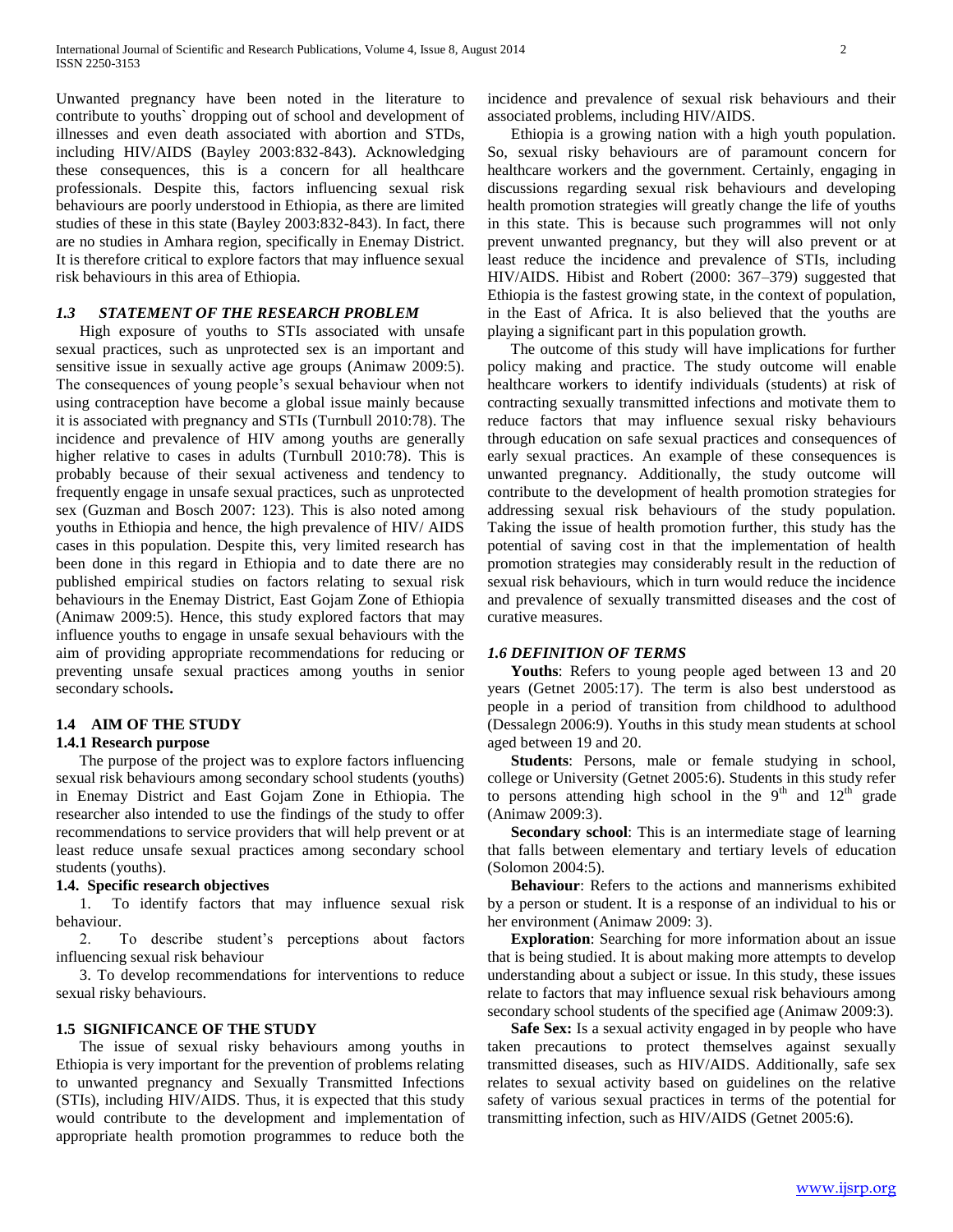**Inconsistent condom use:** Irregular use or none use of a condom during sexual intercourse encounters (Animaw 2009:3).

## *1.7 RESEARCH DESIGN*

 This is a quantitative study that utilised a descriptive cross sectional design. In this type of design data are generally collected from a whole population or as in this case, a subset of a population in order to answer a research question of interest (Friis and Sellers 2009: 256). It is a non-experimental observational design, which allows for the collection of information about the status of an individual with respect to the presence or absence of subjects of interest (Joubert and Ehrlich 2007:85). It provides a snapshot of what is happening at a particular point in time (Grimes and Schulz 2002:146). The researcher chose the cross sectional design since this study aims to determine and explore factors relating to sexual risk behaviours among youths of secondary schools. The study is descriptive because it measured and described the relationships between attributes of sexual risk behaviours.

## *1.8 SCOPE OF THE STUDY*

 This study focuses on exploring factors that may influence sexual risk behaviours among senior secondary school students. Examining causality is outside the scope of this study. It is the researcher`s hope that the outcome of this study will increase awareness of the identified factors and the impact of these on secondary school youths` sexual behaviours among the people of Enemay District.

#### II. LITERATURE REVIEW

#### **2.1 INTRODUCTION**

 This study gave attention to sexual risk behaviours and factors influencing them. This chapter provides an overview of the available literature on factors relating to sexual risk behaviours among senior secondary school youths. The chapter concludes with a summary of the key issues that emerged from the literature sources.

## **2.1.1 Factors influencing risky sexual behaviours**

## *2.1.1.1 Religious attachment*

 A study by Kristin and Richard (2009:163) examined the association of religiosity with risky sexual behaviours among adolescents and young adults. In their study religiosity was defined as a set of institutionalised beliefs, doctrines and rituals, and ethical standards of how an individual should live a good life. These authors also clearly indicated that youths who perceived or viewed religion as a very important aspect of their lives were not only likely to attend church frequently, but they were also more likely to have fewer sex partners. Added to this, secondary youths with strong religious affiliation were also less likely to engage in sexual intercourse before marriage. Outcomes of a range of studies seem to support the view that adolescents who are more religious are more likely to delay sexual activity (Holder, Durant, Harris, Daniel, Obeidallah and Goodman 2000:295-302). Similar claims are repeatedly made in the literature that adolescents from a religious background with strong religious beliefs are more likely to experience decreased rates of voluntary sexual debut (Fehring 2010:167). Studies by Turbin, Jessor, Costa, Dong, Zhang and Wang (2006:445-454) support this assertion and add that religiosity is protective against risky sexual behaviours. Other researchers appear to disagree with this view by asserting that religiosity is unrelated to sexual behaviors (Sheeran, Abrams, Abraham and Spears1993:39-52). Another factor that is claimed to be related to secondary school youths` sexual behaviour is parental monitoring. It therefore deserves some discussion.

#### *2.1.1.2 Parental monitoring and biological factors*

 A wide range of studies carried out across the world indicate that strict parental monitoring is positively associated with reduced adolescent health risk, delayed intercourse, fewer sexual partners and consistent contraceptive use (Rwenge 2000:118). A researcher like Animaw (2009:13) supports this view by commenting that adequate parental monitoring is generally positively related to these attributes. Similar outcomes are noted in other studies. For example, Kotchick, Shaffer, Forehand and Miller (2007:493–519) report a direct relationship between parental control with adolescents` intercourse initiation and contraceptive use. The discussion thus indicates an inverse relationship between parental monitoring and adolescents` risky sexual behaviours. This relationship has been consistently revealed in a wide range of studies. Taking for example Springer`s (2006:1810) study on parental monitoring and health risk behaviour among public secondary school students in El Salvador, it is reported that students with low parental monitoring are in the main 2 to 3.5 times more likely to engage in sexual risk behaviours, such as unprotected sex.

 It is evident from the literature that monitoring is an important tool parents employ to enable youths to engage in safer sexual practices. A study carried out in Dessie, North of Ethiopia on adolescents in preparatory school noted that parent-youth connectedness, parental monitoring and living arrangements are significant predictors of sexual activity (Solomon 2004:11). A greater sense of connectedness to and monitoring by parents are believed to decrease the likelihood of sexual activity (Solomon 2004:11). In contrast, other studies have reported an inverse relationship between parental monitoring and sexual behaviours. The outcome of Small`s and Luster`s (1994:181–192) study indicates that parental monitoring is inversely associated with adolescent initiation of vaginal intercourse and total number of partners. However, the same study reports a positive association between parental monitoring with contraceptive use.

 In addition to parental monitoring, another factor that is claimed to have some influence on adolescents or youths sexual behaviour is negotiated unsupervised time. It is highlighted in one of the publications by Parental Monitoring that this factor seems to serve as a protective factor against sexual activity (Parental Monitoring 2003:66). The protective element of this factor, negotiated unsupervised time, can be attributed to the establishment of trust in the parent-youth or adolescent relationship. Other authors disagree with this by asserting that negotiation of unsupervised time may lead youths to increase experimentation with sexuality and substances (Borawski, Levers-Landdi, Lovegreen and Trapl 2003:60). It is also critical to mention that biological factors are also implicated in youths` sexual behaviours. Examples of these include young age of menarche, high androgen levels in males and females and early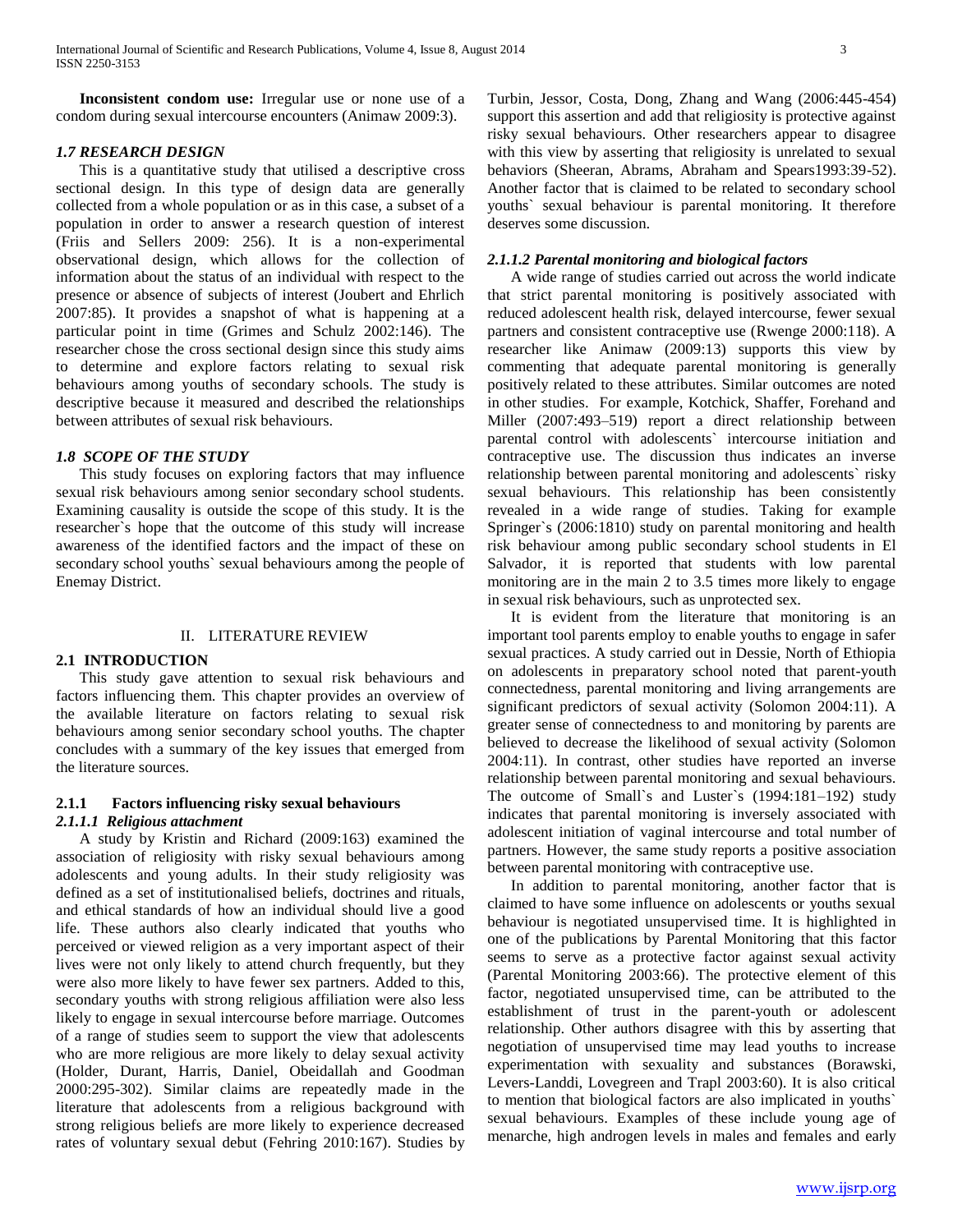pubertal development (Miller, Benson and Galbraith 2001:1-38). The level or degree of parental education plays a significant role in youths` initiation of sexual activity. It thus deserves further exploration.

#### *2.1.1.3 Level of education*

 Parental educational level is an important predictor of youths' educational and behavioural outcomes (Davis 2005: 224–249). Youths of literate parents are less likely to engage in early sexual risk behaviour, with early meaning before marriage (Dessalegn 2006:82). Added to this, youths of educated parents are also more likely to respond to HIV/AIDS information and prevention campaigns, and such an approach reduces their chances of engaging in sexual risk behaviour like unprotected sex and multiple sexual partners (Damien, Jessica and Nakiyingi 2005:993). This is probably because literate parents sometimes spend time interacting or discussing with their youths issues to do with education, risky sexual behaviours and their negative implications (Guerra and Huesmann 2004:177-203). Understanding the risks associated with risky sexual behaviours could lead youths to adopt a cautious approach in the context of sexual intercourse in their relationships (Eccles, Templeton and Barber 2003:390). This means that empowering youths to develop understanding of the consequences of unsafe sexual practices could promote their condom use (Merrill 2009:224– 249). Even though this may be the case, peer pressure may lead to inconsistent condom usage in their sexual relationships.

#### *2.1.1.4 Peer pressure and experiences of sex*

 Peer pressure is considered in the literature to have a significant influence on youths` sexual behaviours (Bernstein 2001:157). It can encourage youths to experiment a range of sexual behaviours, and doing so may lead to an increased risk of unwanted-pregnancy and contracting sexually transmitted diseases, including HIV/AIDs (Kirby 2007:123). This assertion is repeatedly supported in the literature. Whitaker and Miller (2000:251-273) reiterate in their study that peer pressure can cause teenagers to engage in sexual intercourse even when they are not prepared for it. This is probably because youths have the potential of internalizing the opinion of their peers, and externalize the same when exposed to destabilisers, such as the presence of a sexual partner (Duncan 1992:319-327). It is critical to state that youths may also engage in sexual activities even in the absence of peer pressure. In supporting this, Duncan (1992:319-327) states that no influence in a youth`s life is as powerful as peer pressure since they can mobilize their energy either to engage or not to engage in sexual risk behaviours. It is therefore critical for youths to constantly engage in constructive dialogue with their parents as this may help alleviate pressures of engaging in sexual risk behaviours.

# *2.1.1.5 Communication and reproductive health service*

 Communication between parents and their children about sexual issues and its impact on youths' sexual behaviour has been persistently reported in the literature to play a role in preventing youths from sexual risk behaviours. Guo and Nathanson (2011:358-378) agree with this. They stated that familial interactions are the main sources of influence on youths` communicative decisions, including those related to sexual

activity. This is probably because of the view that parental communication with youths can enhance adherence of the latter to health education programmes that address their sexual and reproductive health concerns (Dessalegn 2006:7). Arguably, there might be variations in youths` sexual risk behaviours because of possibly variations in parental communication patterns. Apparently, this is the case. Markham, Tortolero, Escobar-Chaves, Parcel, Harrist and Addy (2003:174–179) assert that parental relationships with effective communication styles are generally associated with fewer youth pregnancies. Similarly, Brener (2002:856-859) claim that frequent and positive parentyouth communication about sex can in the main lead to less risky sexual behaviour, which in essence relates to frequent use of condoms and one sexual partner. In contrast, sexual discussions between youths and parents have been reported in the literature to result in the former`s increased experimentation with sex (Borawski et al. 2003:60). Similar, outcome was reported in a study by Bersamin, Todd and Fisher (2005:213). They stated that communication between parents and youths on sexual matters, including sexual intercourse can serve as a motivator for the latter to experiment varied sexual activities. Added to this, Hutchinson and Cederbaum (2011:550-572) reiterat that both parents play a large role in the socialization of their youths and went on to state that fathers have a stronger influence on both sex and substance use decisions.

# *2.1.1.6 Alcohol and Substance use*

 Alcohol consumption and its abuse have been globally associated with risky sexual behaviours like unprotected sexual intercourse (Cooper 2002:101-117). A more recent study by Irwin, Morgenstern, Parsons, Wainberg and Labouvie (2006:299- 307) confirms this assertion. Its outcome reiterates that unprotected sex was more common during episodes of alcohol consumption compared to when alcohol was not consumed. It is apparent that alcohol and substance use are implicated in youths` sexual decision-making. Taking Ethiopia for example, Khat and alcohol use has been in a range of studies to be significantly and independently associated with risky sexual behaviours among Ethiopian school youths (Gebregiorgis 2000:43). In the year 2000, one-quarter of sexually active high school youths in Ethiopia reported using alcohol or drugs during their most recent sexual encounter. In such instances, the use of condoms is less of a priority particularly for male youths. Derege, Atalay, Getnet, Fikre, Frehiwot and Yigeremu (2005:109) agree with this by stating that daily use of alcohol is associated with a threefold increase in odds of engaging in risky sexual activity (like unprotected sex) compared to those not using it. Gebregiorgis (2000:43) supports this view by adding that the odds of unprotected sex are generally slightly higher among male youths compared to their female counterparts.

## **2. 2 RISKY SEXUAL BEHAVIOURS**

#### **2. 2.1 Unprotected sex**

 Rising rates of premarital sexual activity, escalating numbers of unmarried women terminating unplanned pregnancies, and increasing prevalence of HIV infection and other STIs among youths are critical as they are related to risky sexual behaviours, such as unprotected sex (Mensch et al. 2003:250). Unprotected sex is related to an increased potential of contracting STDs and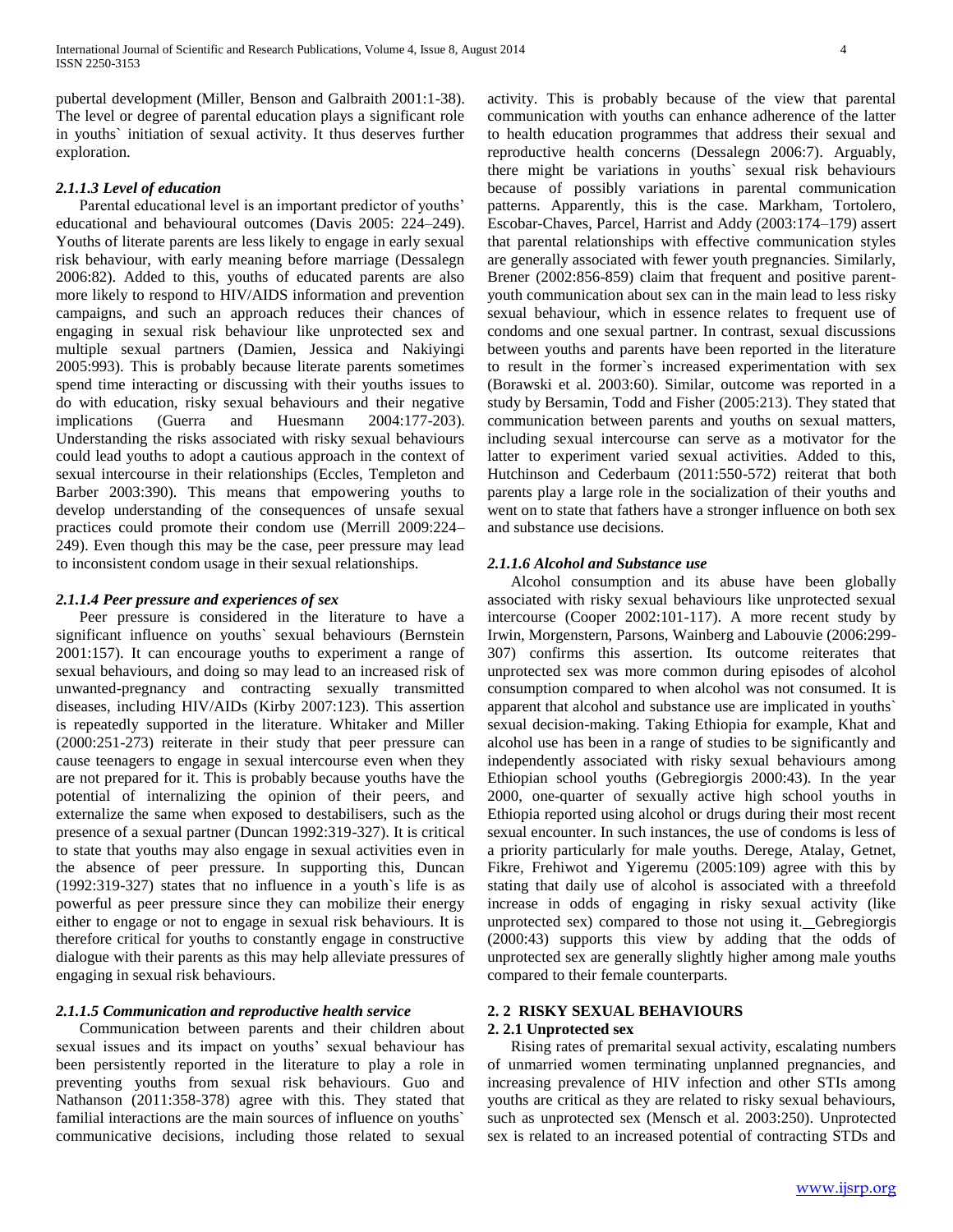unwanted pregnancies (Kost and Henshaw 2012:2). Approximately 19 million STDs cases were diagnosed in 2012, and 13 percent of these cases were youth ages 13-24 with HIV/AIDS (Kost and Henshaw 2012:2). These infection cases were in the main attributed to unprotected sex. Although already mentioned, it is important to re-state that unprotected sex is a significant contributory factor to the rising global youth pregnancy, including Ethiopia. This has huge implications relating to youths dropping out of school and lowered level of educational achievement. Unprotected sex is also closely associated with alcohol and substance use. Data obtained from a study conducted among youths in Southern Africa confirm this. The data revealed that drunkenness tends to reduce the likelihood of men using condoms with their steady partners as well increases their potential of engaging in sexual relationships with multiple partners (Kiene and Subramanian 2013: 583).

# **2. 2.2 Multiple partners**

 Multiple sexual partnerships are high-risk sexual behaviours because of their tendency to increase the risk of HIV transmission through sexual networks **(**Berry and Hall 2009:97)**.** It is therefore important to know the extent to which youths are engaging in multiple sexual partnerships. Sexually transmitted diseases are often associated with sexually active youths with multiple sexual partners. In agreement, Astatke (2000: 63-83) asserted that 9.2% of sexually active youth students in his study reported of STD and this was attributed to students` frequent contact with commercial sex workers and the use of multiple sex partners. In a similar study in 2005 in Ethiopia, the second HIV/AIDS Behavioural Surveillance Survey (BSS), about 9.9% school youths were found to have had sexual experience with multiple partners (BSS 2005:43). Males were more likely to have multiple partners and experience early sexual initiation than females, and thus they are at an increased risk of contracting and transmitting STDS from partner to partner.

#### **2. 2.3 Early sexual initiation**

 Timing of sexual initiation is considered as an important factor in discussions relating to pregnancy and STDS among youths. The study by Adamu et al (2003:163-77) of secondary school youth across Ethiopia offered a clear picture of this area of concern. A good proportion of youths studied (33.3%) had their first experience of sexual intercourse before their  $18<sup>th</sup>$  birth day. A significant number of these first experiences (60%) took place without condoms and some even experimented sexual intercourse with casual or commercial sex workers. Of the youths who had sex without condoms, only a small number of youths (20%), expressed intentions to use condoms in future sexual encounters. In Solomon`s (2004:6) view, youths with better family connectedness were more likely to use contraceptives consistently (Solomon 2004:6). Several reasons are noted in the literature for youths experimenting sex before their  $18<sup>th</sup>$  birth day. Examples of the most common reasons cited include personal desire and peer pressure (Kora and Haile 2007:39-35).

#### **2.3 CONCLUSION**

 A range of studies have shown similarities in factors relating to risky sexual behaviours. It is noted in the literature that youths who frequently go to church are less likely to engage in risky

sexual behaviours. It is also noted in the literature that parental monitoring is positively associated with reduced youth health risk, delayed intercourse, fewer sexual partners and consistent contraceptive use. Added to this is the issue to do with parentyouth communication. Extant literature revealed that parentyouth communication reduces the chance of the latter to engage in sexual risk behaviours, like having multiple sexual partners. However, some contradictory findings have been reported by some authors. Some claimed that sexual discussions between parent and youths could result in increased sexual experimentation. Increase in sexual experimentation increases the risk of unwanted pregnancy and sexually transmitted diseases, including HIV/AIDs. Now that the literature has been reviewed, it is time to turn to how this study explores sexual risk behaviours.

## III. RESEARCH DESIGN AND METHODOLOGY

#### *3.1 INTRODUCTION*

 This chapter describes the methods used to collect data in this study and explains their appropriateness to the exploration of factors relating to sexual risk behaviours among secondary school youths. Discussions relating to population, sampling, sampling approaches and ethical issues are provided. This chapter also provides an explanation of the design of the study and rationale for its use.

#### **3.2 STUDY DESIGN AND PERIOD**

 A research design is a plan detailing how a research will be conducted. It guides the researcher in planning for and implementing the study (Rubin and Babbie 2011:43). The study took the form of a quantitative descriptive non-experimental study. Polit and Beck (2004:716) define quantitative descriptive design as research studies that have as their main objective the accurate portrayal of the characteristics of persons, situations or groups and / or the frequency with which certain phenomena occur. Non-experimental research refers to a study in which the researcher collects data without introducing an intervention (Polit and Beck 2004:725). Creswell (2007:7) states that, in quantitative descriptive design, the researcher only collects data to give a clear picture of the situation. This design was used in this study to determine the prevalence of risky sexual behaviours and associated factors among high school youths from June 2012 to June 2013. Hulley, Cummings, Browner, Grady and Newman (2007:109) state that a cross-sectional design is a scientific study in which data are collected at one point in time, with no followup period. This design was appropriate for this study as it allowed the researcher to explore factors relating sexual risk behaviours among secondary school youths in Ethiopia.

#### **3.3 RESEARCH METHOD**

#### *3.3.1Definitions*

#### *3.3.1.1 Population*

 According to Parahoo (2006:271), a population is the total number of units that researchers are interested in studying. It is from these units or elements that data can potentially be collected (Parahoo 2006:271). These units could be events or individuals or organisations to name but a few. In other words, a population is an aggregate or totality of all the objects, subjects or members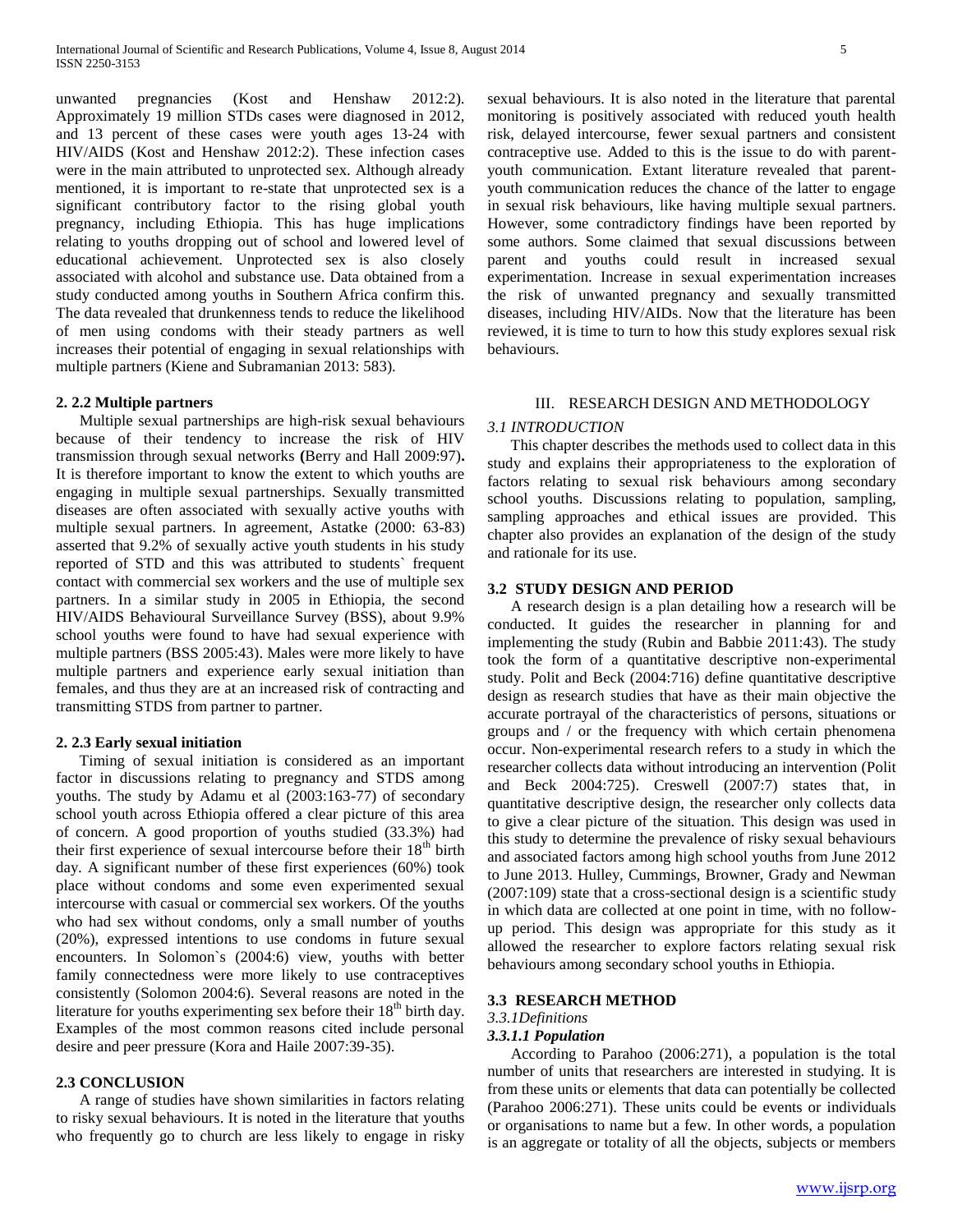that conform to a set of characteristics (Polit, Beck and Hungler 2001:95). This section also discusses other aspects of study population such as target population. Polit and Beck (2004:734) define target population as the entire population that a researcher is interested in studying. The target population of this study comprised of all youths in secondary schools in the Enemay District in East Gojam in Ethiopia. As Hulley et al. (2007:82) state, a target population is selected on the basis that it would yield the required data. This target population has been selected on the basis that it will provide the required data of factors relating sexual risk behaviours of youths in secondary schools.

# *3.3.1.2 Sampling*

#### *3.3.1.2.1 Sampling procedure and frame*

 One major decision that researchers tend to take in conducting research is to decide on the nature of the data and from where they can be obtained, as the sources of data tend to have profound effects on the ultimate quality of studies (Morse 2002:3-4). Such a decision for identifying and selecting sources of data is what Grbich (2007:234) and Macnee and McCabe (2008:245) refer to as sampling. To be precise, Davis and Scott (2007:155-173) define it as the science and practice of selecting a portion of the population in a manner that allows the entire population to be represented in the same. On examining this definition, it became apparent that a sample is, in essence, a subset of a population.

 The study area, Enemay District, was purposely selected from 11 districts in East Gojam Zone basically because it is easily accessible relative to the other districts. In other words, Enemay District was selected purposively because of its geographical accessibility. Two secondary schools, Darfur and Belay Zeleke were included in the study. These schools, Darfur and Belay Zeleke had student youth population of 3260 and 2126 respectively. Out of this population 166 and 109 youths were randomly selected from Darfur and Belay Zeleke respectively using the lottery method (see figure below).





#### *3.3.1.2.2 Accessible sites*

 Enemay District was the accessible study site. It has a total population of 165,292. It is about 260 Km from Addis Ababa, the capital city of Ethiopia. The study was carried out in two mixedsex education secondary schools, Darfur and Belay Zeleke in Enemay District.

#### *3.3.1.2.3 Sample size*

 The formula to determine sample size of small population is as follows:

 $s_f = s_o/(1 + s_o/N)$ 

 $s_0 = x^2 p(1-p)/d^2$ 

 $s_0$  =the initial sample size considered at p=50% and d=0.05 d=degree of accuracy expressed as proportion (0.05) P=population proportion assumed to be 0.5 or 50% N=the study (sampling) population size i.e 969  $S_f$ =final sample size to be taken in the study

 $x^2$ =the table value of chi square Q degree of freedom=1 for desired confidence level and for desired confidence level 0.05% chi square value = 3.84 or  $x^2 = (Z_{\alpha/2})^2$ 

Then  $^{2}p(1-p)/d2=3.84(0.5)(0.5)/0.05^{2}=384$ ----the maximum sample size for  $s_0$  at  $p=q=0.5$ 

Therefore

$$
s_f = s_o/(1+s_o/N) = 384/(1+384/969) = 384/(1+0.3963) = 384/1.3963 = 2
$$
  
\n75  
\n8  
\n9  
\n9  
\n10  
\n11.990  
\n12.900  
\n23.900  
\n24.900  
\n25.900  
\n26.900  
\n28.900  
\n29.900  
\n20.900  
\n21.900  
\n22.900  
\n23.900  
\n24.900  
\n25.900  
\n26.900  
\n28.900  
\n29.900  
\n20.900  
\n21.900  
\n22.900  
\n23.900  
\n24.900  
\n26.900  
\n28.900  
\n29.900  
\n29.900  
\n20.900  
\n21.900  
\n22.900  
\n24.900  
\n25.900  
\n26.900  
\n28.900  
\n29.900  
\n20.900  
\n21.900  
\n22.900  
\n23.900  
\n24.900  
\n25.900  
\n26.900  
\n28.900  
\n29.900  
\n20.900  
\n21.900  
\n22.900  
\n24.900  
\n25.900  
\n26.900  
\n28.900  
\n29.900  
\n20.900  
\n21.900  
\n22.900  
\n24.900  
\n25.900  
\n26.900  
\n28.900  
\n29.900  
\n29.900  
\n20.900  
\n20.900  
\n20.900  
\n20.900  
\n20.900  
\n20.900  
\n20.900  
\n20.900  
\n20.900  
\n20.900  
\n20.900  
\n20.900  
\n20.900  
\n20.900  
\n20.900  
\n20.

#### Power= $1-\beta=80\%$

#### *3.3.1.3 Inclusion and exclusion criteria*

 It is worth noting that a good starting point for selecting samples for a study is to clearly define the target population, which is simply the population of interest to the researcher (Davis and Scott 2007:155-173). The population of interest for this project is the total number of youth students in Enemay District. Taking into account the overarching philosophy of the research project, which focuses on exploring sexual risk factors of youths in secondary schools, it was not appropriate to include the entire population in the study. Munhall (2007:175) agrees by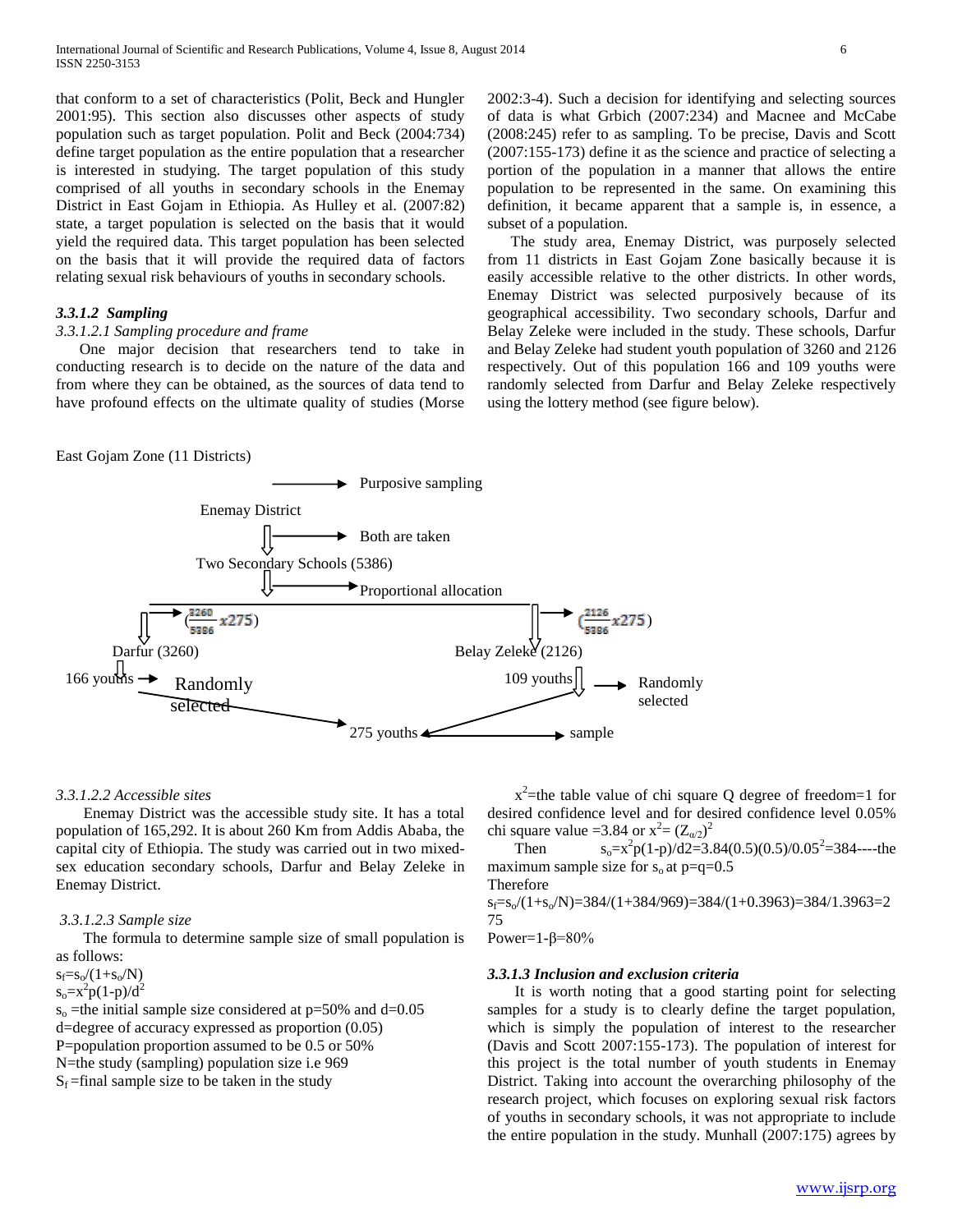emphasizing that researchers using quantitative mode of inquiry, can sample for producing generalisable findings. Acknowledging this, it was therefore fitting, as a pre-cursor to sample selection, to carefully identify potential participants from this population. In doing this, the researcher took into consideration specific conditions, which potential participants should meet to make them eligible for partaking in the study. These conditions are what Polit and Beck (2008:289) refer to as eligibility or inclusion criteria for participation. In this study, they were:

#### *3.3.1.3.1 Inclusion criteria*

- Students of Darfur and Belay Zeleke secondary school in Enemay District who were between 18 and 20 years of age
- Students who were single or unmarried or divorced or widowed

 While the delineation of the above conditions would assist in identifying a sample, the researcher also felt the need to define characteristics, which the study potential participants must not possess. Doing this, the researcher believed, would ensure the selection of "appropriate respondents". The question now arises, what are "appropriate respondents"? According to Munhall (2007:174), these are individuals who have experienced and / or are experiencing the construct being investigated and who are both willing and able to share their experiences. The characteristics which respondents must not possess are what Polit and Beck (2008:289) refer to as exclusion criteria, which, for this study, are outlined below:

#### *3.3.1.3.2 Exclusion criteria*

 Students, who were seriously ill, married, and disabled (for example blind and /or deaf) were excluded from the study because of possible difficulty in data collection.

## **3.4 DATA COLLECTION**

 The data was collected using the Amharic language questionnaire. It was gathered from randomly selected 275 students (respondents). Five trained nurses, supervised by the principal investigator, gathered the data from November 2013 until February 2013. Data were gathered using a structured questionnaire, which is now discussed.

#### *3.4.1Data collection instrument*

 A structured self-administered questionnaire developed in English and translated into Amharic to standardize questions for respondents, was used in this study. Most of the items were adapted from existing surveys. The questionnaire included questions on socio-demographic characteristics, sexual and reproductive health knowledge, family connectedness, communication about sexuality and STDs, including HIV/AIDS, social norms and gender roles, parental monitoring, peer influence and behavior, sexual behavior, and coercion. The questions and statements of the questionnaire were grouped and arranged according to specific objectives of the study. Repeatability, vagueness and improper logical flow aspects of the questions were corrected accordingly when questions from respondents were addressed. The wording and sequence of

questions were designed in such a way that the logical flow of ideas from general to specific was maintained.

# **3.5 ETHICAL CONSIDERATIONS**

# *3.5.1 Ethical issues*

 A range of ethical issues was taken into account when conducting this study. The issues considered are discussed in this section to demonstrate the study`s ethical soundness. One of these ethical considerations includes how subjects were accessed.

#### *3.5.2 Accessing subjects*

 The initial step in the stages of seeking access to study subjects at the research site, is gaining the agreement of individuals in authority, who Creswell (2009:243) refers to as gatekeepers or key individuals. In this case, these included the teachers and heads of schools. Obviously, the success of the study in part depended upon winning over the cooperation of these gatekeepers. This involved writing letters to them requesting appropriate time and date to discuss the study. Separate meetings for the head of schools were organised. Detail discussions of the study took place at these meetings. In sum, the issues covered were sampling and sample size, data collection, potential benefit of the project and its purpose. To complement the discussions generated, each gatekeeper was given a copy of the study proposal containing the researcher's contact details. Such an action was attributed to the view that these documents were potentially valuable points of reference and, if read, would develop people's understanding of the research project. One must add that all the teachers and head teachers were also given the option of contacting the researcher if they require further information and/or to clarify any aspect of the issues discussed. Although the gatekeepers were generally pleased with the discussions held, they were noted to be happier when provided with the option of contacting the researcher to express any concern they may have. The teachers and head teachers expressed their support for the research project.

#### *3.5.3 Informed consent*

 A close look at the literature on research ethics revealed that the notion of informed consent is an important facet of most ethical guidelines (DH 2001:220). Such significance attributed to this concept is based on the ethical principle of selfdetermination or autonomy, which, in essence, requires researchers to respect respondents` ability to make free choices about themselves (Murphy and Dingwall 2001:339-351). In this context, free choices simply refer to researchers empowering respondents in making decisions to engage or not to engage in research (RCN 2004:234). It is explicit from this statement that researchers are legally obliged to safeguard the autonomy or selfdetermination of their respondents (DH 2001:220). It is therefore imperative that they take the steps that are necessary for ensuring this. A significant part of these steps involves the provision of adequate information to potential respondents about studies, as information giving would enable individuals to evaluate the potential risks and benefits of participation (Creswell 2009:239).

 From the outset, all prospective subjects were clearly informed of the aim and nature of the study via their teachers and head teachers. The researcher was acutely aware that informed consent of potential respondents should be obtained before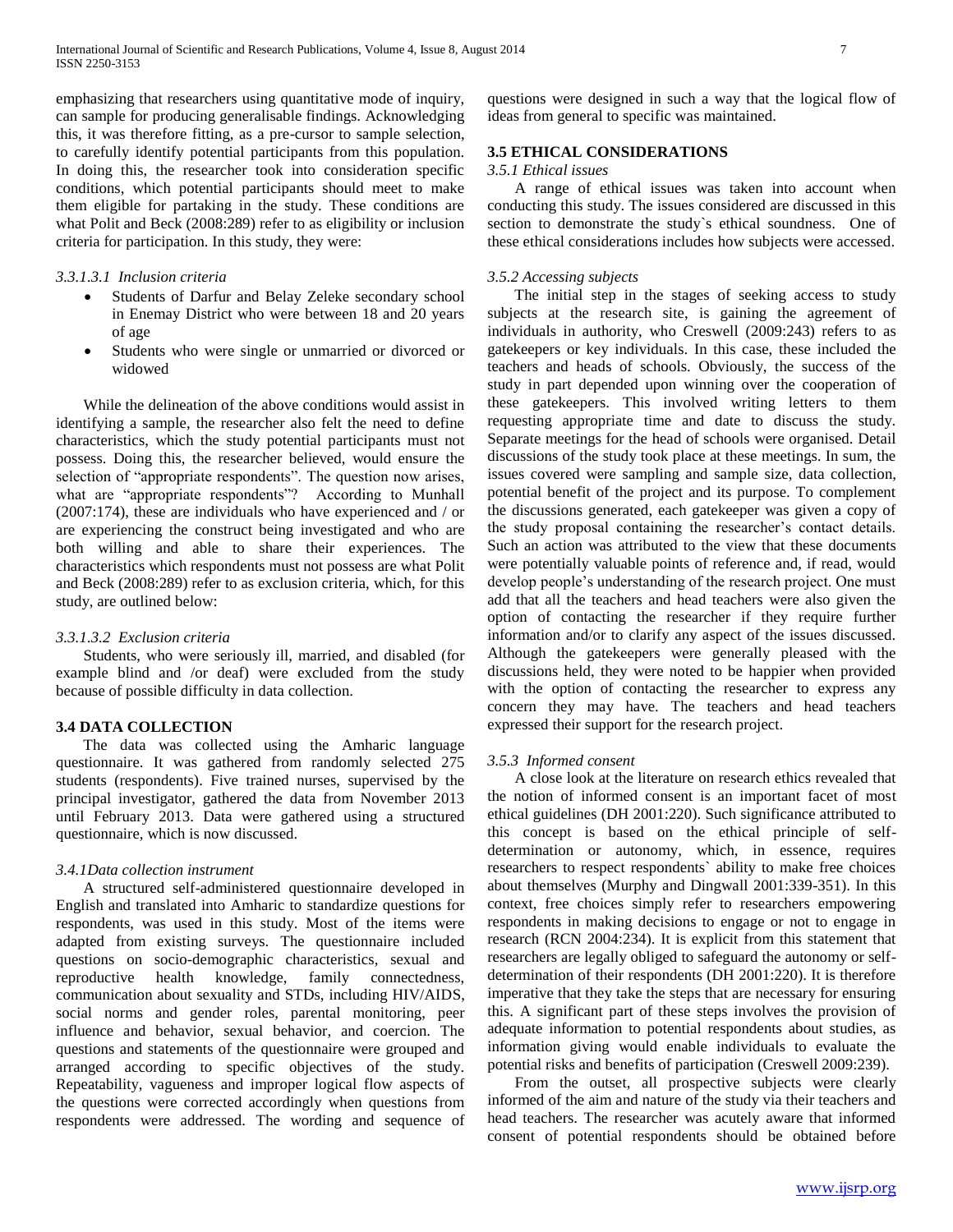commencing data collection. Each respondent expressed willingness for participation by completing a consent form. These forms highlight the options of taking or not taking part in the study, a requirement which all researchers are expected to adhere to when selecting respondents (Flick 2009:158). In other words written consent was obtained from every study subject prior to data collection. Ethics approval to conduct the study was obtained from the School of Public Health, Departmental Ethical Clearance Committee at UNISA. In Ethiopia, permission to conduct the study was also obtained from the District office and the school authorities where data was collected. An official letter of co-operation from the District office was presented to the respective schools.

## *3.5.4 Protecting welfare of subjects*

One measure adopted in this study to protect the welfare of respondents is that of anticipation; anticipation of potential risks or harm. While this was adopted, it was realised during the course of the study that it is difficult, if not impossible, to foresee every risk (Silverman 2010:156). In other words, it was practically impossible to think of and accurately predict the wide range of possible effects of the study on respondents. This was because respondents not only differ in their personalities; they also differ in their life experiences. One is convinced that such differences in characteristics would enable them to react differently to the different stages of the research process, a belief also shared by Marvastic (2004:170). The researcher was particularly vigilant in anticipating some degree of emotional discomfort in respondents. It was believed that emotional distress could be generated by the nature of the inquiry. Respondents were reassured that all the information provided would be coded and securely stored in a locked cupboard in the researcher's place of work. However, it must be stressed that only anonymised data would be made available to supervisors.

## *3.5.5 Confidentiality*

 Confidentiality was one of the main concerns for the researcher of this study, as the data which respondents provided are required by law to be kept in the strictest confidence (International Council of Nurses 2003:23). Thus, throughout this study, preservation of respondents' confidentiality was considered to be paramount and all identifiable information was anonymised to ensure this. Anonymity of respondents is often a requisite of research (Creswell 2007:136). So, respondents were informed at the outset that the information they provided would be used for the research study. In relation to the possibility of publishing the study and or presenting parts of it at conferences, respondents' information will be distorted and would not be identifiable as theirs. It is important to mention that respondents` confidential information was upheld throughout the study.

 In sum, it became apparent from this discussion that there are many ethical considerations which have to be accommodated to make a study ethically feasible. The remainder of this chapter focuses on variables and issue of research quality, such as validity.

#### **3.6 INDEPENDENT AND DEPENDENT VARIABLES**

Two set of variables were used in this study:

# *3.6.1 Independent variables*

- Living arrangement (relationship with guardians) at the time of the survey.
- Socio-demographic factors like age, gender, residence, religious affiliation and attachment, level of parental education, academic achievement etc.
- Perceived family connectedness.
- Perceived parental monitoring.
- Communication with parents and peers about sexuality.
- HIV/AIDS/ Sexual health knowledge.
- Social norms and gender roles.
- Khat and alcohol use.

#### *3.6.2 Dependent/Outcome variables*

- $\checkmark$  Students had sex.
- $\checkmark$  Risky sexual practices
- $\checkmark$  Having multiple sexual partner,
- $\checkmark$  Inconsistent use of condoms

# **3.7 INTERNAL AND EXTERNAL VALIDITY OF THE STUDY**

# *3.7.1. Internal validity*

 This refers to the extent to which the independent variable can accurately be stated to produce the observed effect. Since the variables in this non-experimental research design were merely measured (not manipulated), the researcher focused on stating the independent variables accurately to produce the observed effect and also matching the assessment result to the study goals and objectives.

#### *3.7.2External validity*

 External validity is the validity that relates to how inferences about observed relationships will hold over variations in persons, settings, time, or measures of study outcomes (Polit and Beck 2008:287). In other words, external validity is about generalisability of findings of study populations. To ensure this, the researcher adopted a probabilistic sampling approach and also used a representative sample of secondary youths in Enemay District. The supervisor with vast research experience has been instrumental in enquiring and providing feedbacks on the research design. Even the statistician has been of great help in the selection of research design. All these efforts by experts were to ensure that a relevant research design is selected to answer the research aims and objectives, as well as to enhance validity of the study.

#### **3.8 CONCLUSION**

 This chapter has outlined the study design, study area, study population, eligibility criteria, sampling, data collection procedure, data collection and ethical considerations. The chapter also detailed the approach used and conditions under which investigations were carried out from the development of preliminary questionnaire, through the pilot survey, and to the design and administration of the research instrument (questionnaire). It further indicated how issues of validity and reliability were addressed through the use of data gathering method.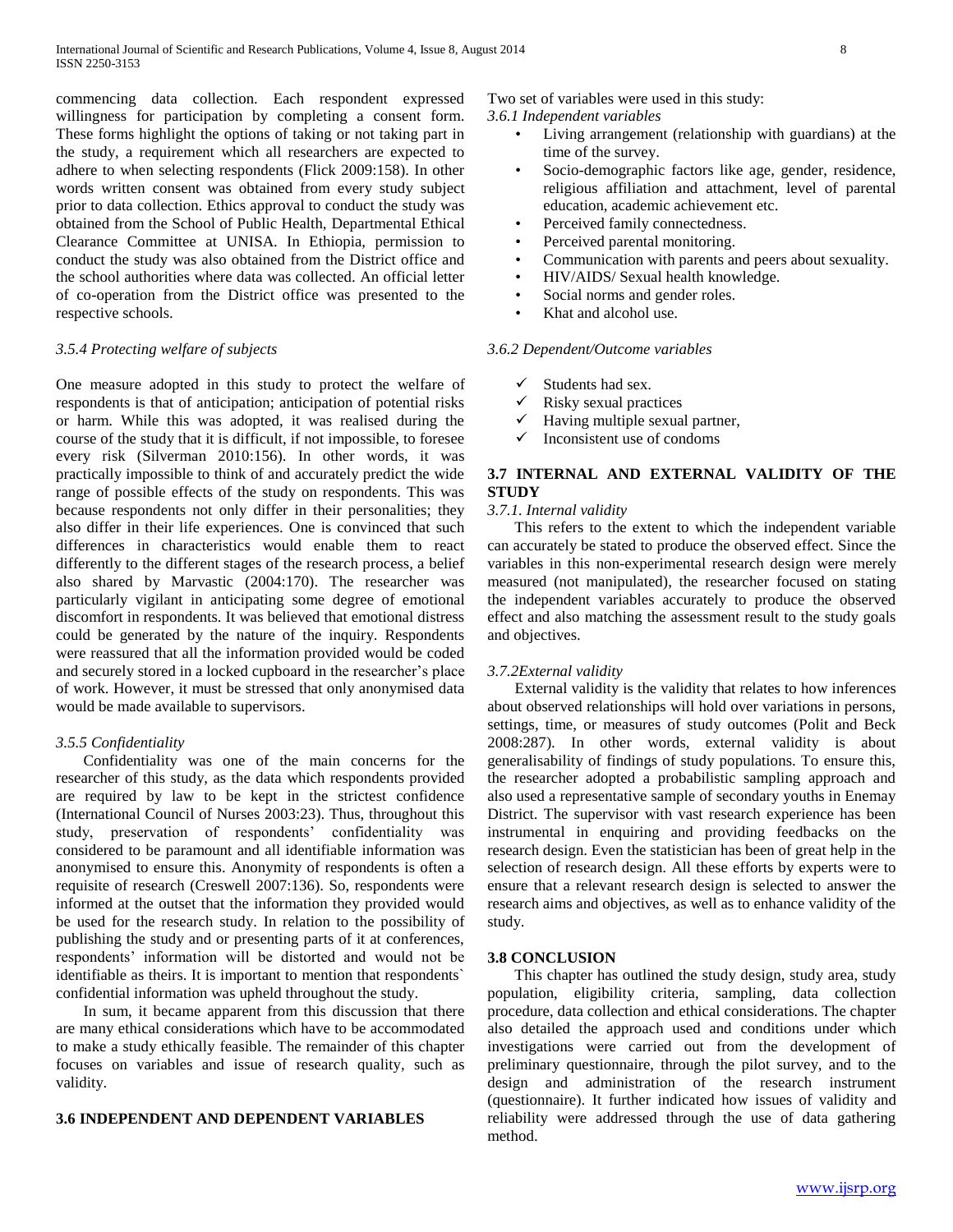## IV. ANALYSIS, PRESENTATION AND DESCRIPTION OF THE RESEARCH FINDINGS

#### *4.1 INTRODUCTION*

 The researcher conducted a quantitative, descriptive research to explore factors relating to sexual risk behaviours among secondary school youths. Structured data collection was aimed at:

- Identifying factors influencing sexual risk behaviours.
- Exploring student perceptions about factors associated with sexual practices.
- Developing recommendations for interventions to reduce the existence of unsafe sexual behaviours.

 The method of data collection has been discussed in the previous chapter. In this chapter, the research findings are discussed. The findings were utilised to formulate recommendations to reduce factors relating to sexual risk behaviours.

#### *4.2 DATA MANAGEMENT AND ANALYSIS*

 Data entry was done using Epi-info version 3.5 and analysis was performed using SPSS v.16 statistical packages. First, descriptive analysis was carried out to explore the sociodemographic characteristics of the respondents. Bivariate analyses had been carried out to examine the relationship between the outcome variables and selected determinant factors. Factors which showed significant bivariate associations were retained for subsequent multivariate analyses using multiple logistic regressions. Odds ratios analysis was used to assess the effect of factors influencing to sexual risk behaviours.

*4.3 RESULTS*

## **4.3.1 Socio-demographic characteristics of secondary school students**

 A total of 275 (164/59.6% male and 111/40.4% female) secondary school students participated in this study with 100% response rate. The minimum and maximum ages of the respondents were between 18 and 20 years old respectively. About 69.1% (190) of the respondents were orthodox Christians [Table 4.1]. Of those respondents, 149 (54.2%) were permanent urban dwellers. The mean age of respondents was 18.73 ( $\pm$ 0.734) years.

 Regarding living arrangements of respondents, 132(48%) of them were living with parents and 60(21.1%) were living with sisters and brothers [Table 4.1].

# **Table 4.1: Frequency distribution of socio-demographic characteristics of secondary school students, Enemay District, East Gojam Zone, Amhara Regional State, Ethiopia, 2012.**

| <b>Variable</b>                | Number (N) | Percent (%) |
|--------------------------------|------------|-------------|
| <b>Sex</b>                     |            |             |
| Male                           | 164        | 59.6        |
| Female                         | 111        | 40.4        |
| <u>Age</u>                     |            |             |
| 18 years                       | 120        | 43.6        |
| 19 years                       | 108        | 39.3        |
| 20 years                       | 47         | 17.1        |
| <b>Parental</b><br>educational |            |             |
| Illiterate /cannot read and    | 181        | 65.8        |
| Literate                       | 94         | 34.2        |
| <b>Residence</b>               |            |             |
| Urban                          | 149        | 54.2        |
| Rural                          | 126        | 45.8        |
| <b>Residing with whom</b>      |            |             |
| Parents                        | 95         | 34.5        |
| Sister/brother                 | 60         | 21.8        |
| Friends                        | 57         | 20.7        |
| Alone                          | 63         | 22.9        |
| <b>Religion</b>                |            |             |
| Orthodox                       | 190        | 69.1        |
| Muslim                         | 85         | 30.9        |

 Orthodox Christian respondents with literate parents had less frequent history of sexual contact compared to those with illiterate parents (16.3% vs. 54.6%, respectively). The same is true for Muslims with literate parents and those with illiterate parents (2.0% vs. 27.0% respectively). Orthodox Christian students from literate parents had less frequent history of sexual contact compared to students from illiterate parents (51.9% vs.12.7% respectively) (Fig.1).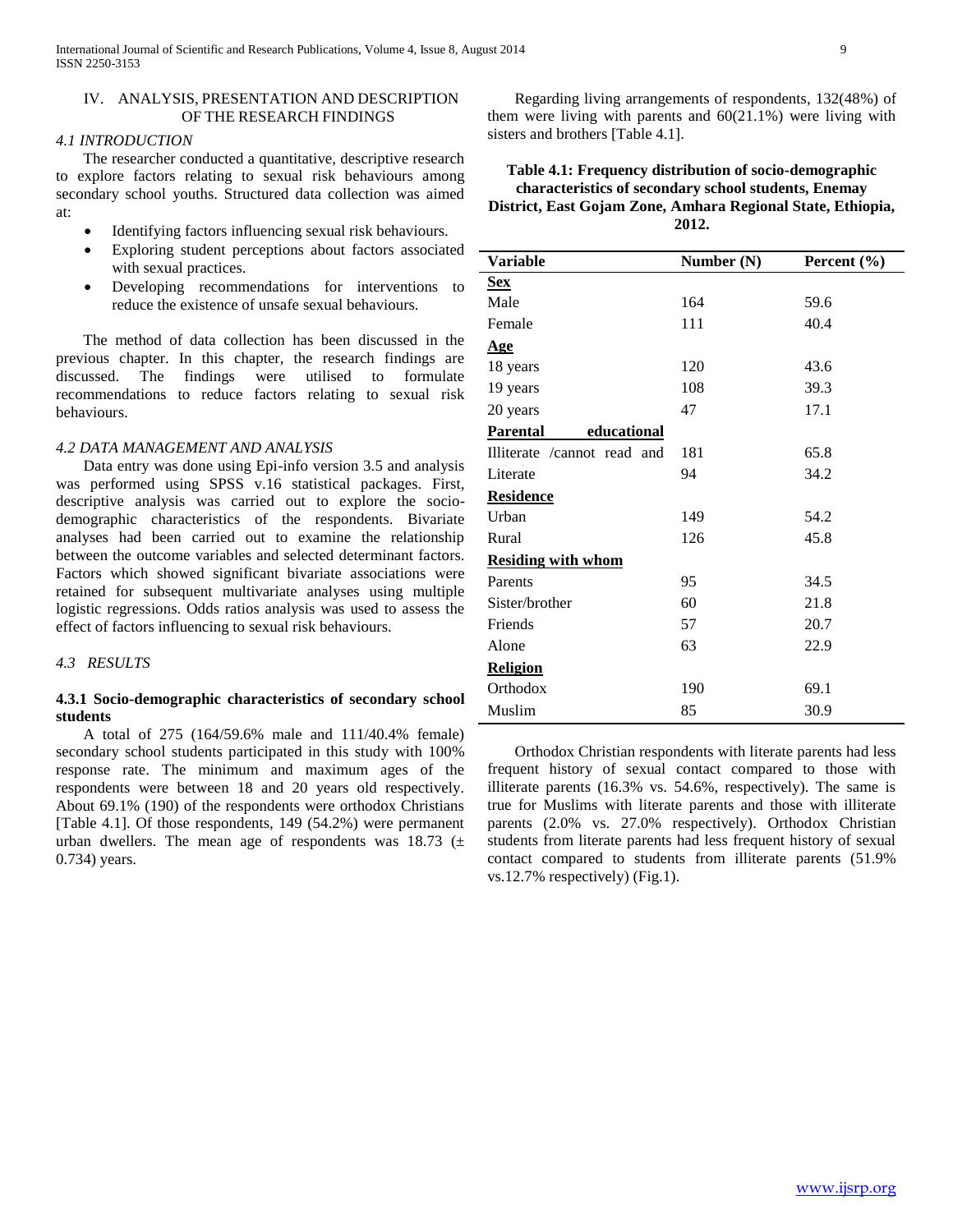

educational status

# fig-1. Distribution of respondents' history of sexual intercourse by their<br>religion and parents' educational status, Enemay District, East Gojam Zone, Ethiopia 2012.

 Irrespective of religious orientation, students from illiterate parent had more frequent early sexual activity onset compared to those from literate parents (Fig. 2). However, orthodox students from illiterate parents had less frequent early sexual activity onset compared to Muslim students (54.7% vs. 56.5%, respectively). Orthodox Christian respondents with literate parent had less frequent early sexual onset compared to those with illiterate parent (14.7% vs. 54.7%, respectively). The same is true

for their Muslim counterparts (3.5% vs. 56.5%) (Fig. 2). Comparing orthodox students from literate parents showed that respondents with age less than 18 had higher frequency of early sex than those above that age (14.7% vs. 2.1%, respectively). The same is true for Muslim respondents from literate parents (3.5% vs. 1.2%, respectively) (Fig. 2).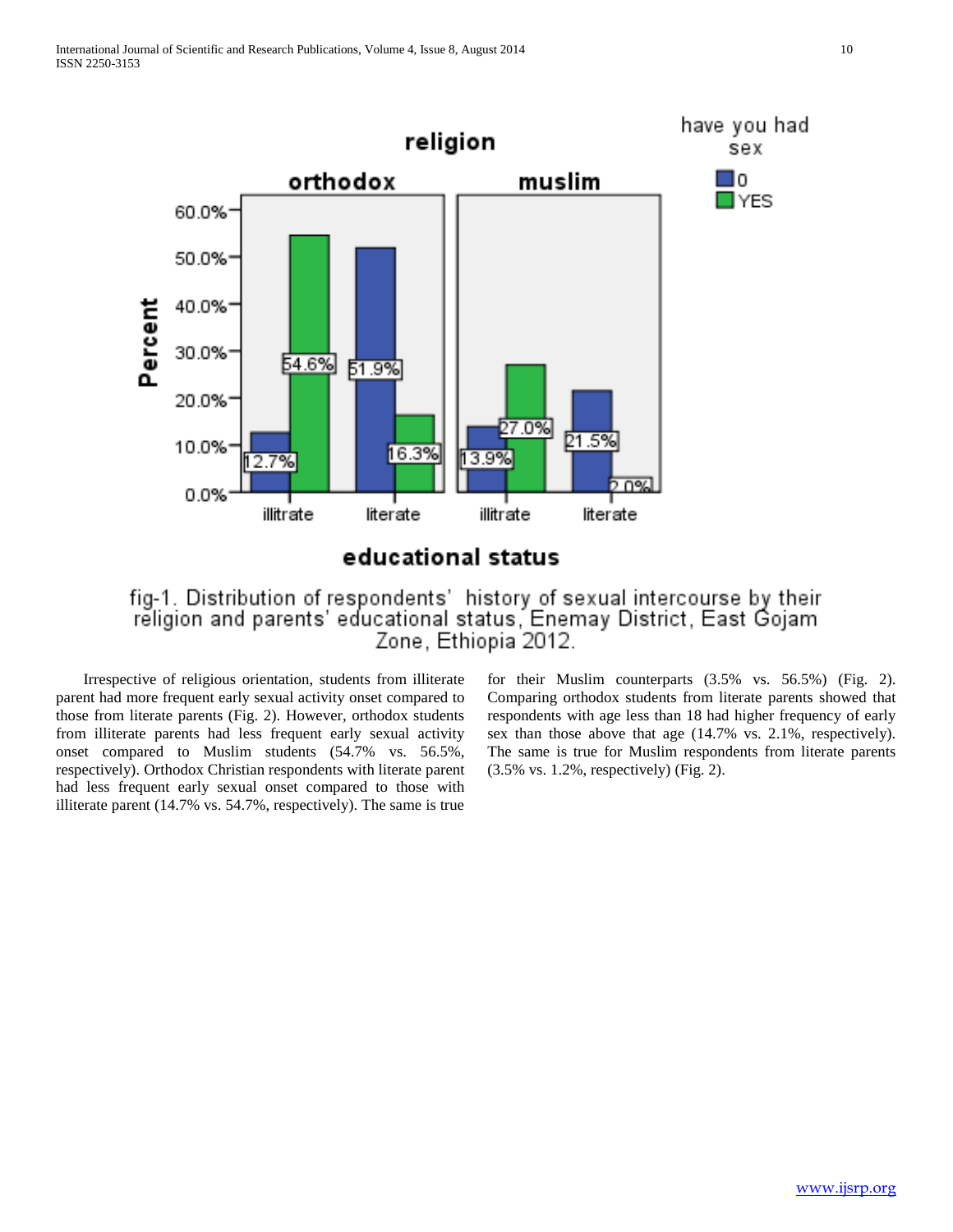

Figure 2: Distribution of Respondents' age at first sex by their religion and parental educational status<br>Enemay District, East Gojam Zone, Ethiopia 2012.

 Most of the respondents had history of multiple sexual partners irrespective of the parents' educational status (Fig. 3). Muslim students from illiterate parents had more frequent history of multiple sexual partner compared to orthodox Christians from illiterate parents (37.6% vs. 33.2%, respectively). However, Muslim students from literate parents had less frequent history of multiple sexual partners compared to orthodox Christians (3.5% vs 8.9%, respectively) (Fig. 3).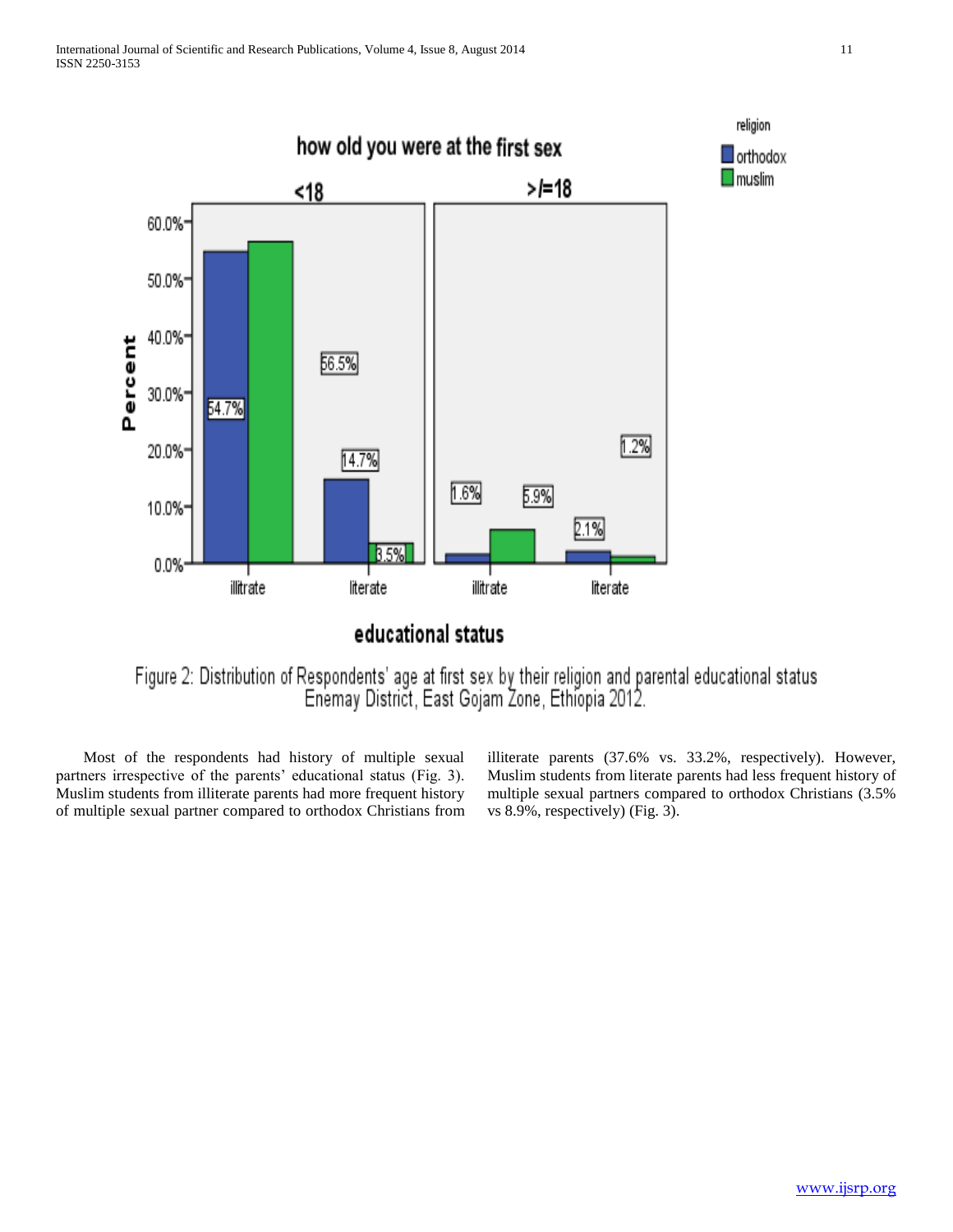

Figure 3: Distribution of Respondents' multiple sexual partners by their religion and parental educational status<br>Enemay District, East Gojam Zone, Ethiopia 2012.

 Regarding the use of contraceptives, orthodox students from literate parents used more contraceptives than their Muslims counterparts (10.5% vs. 2.4%, respectively) (Fig. 4). The use of contraceptives by students from illiterate parents was almost equal in both religions (30.0% vs. 29.4%, respectively) (Fig. 4).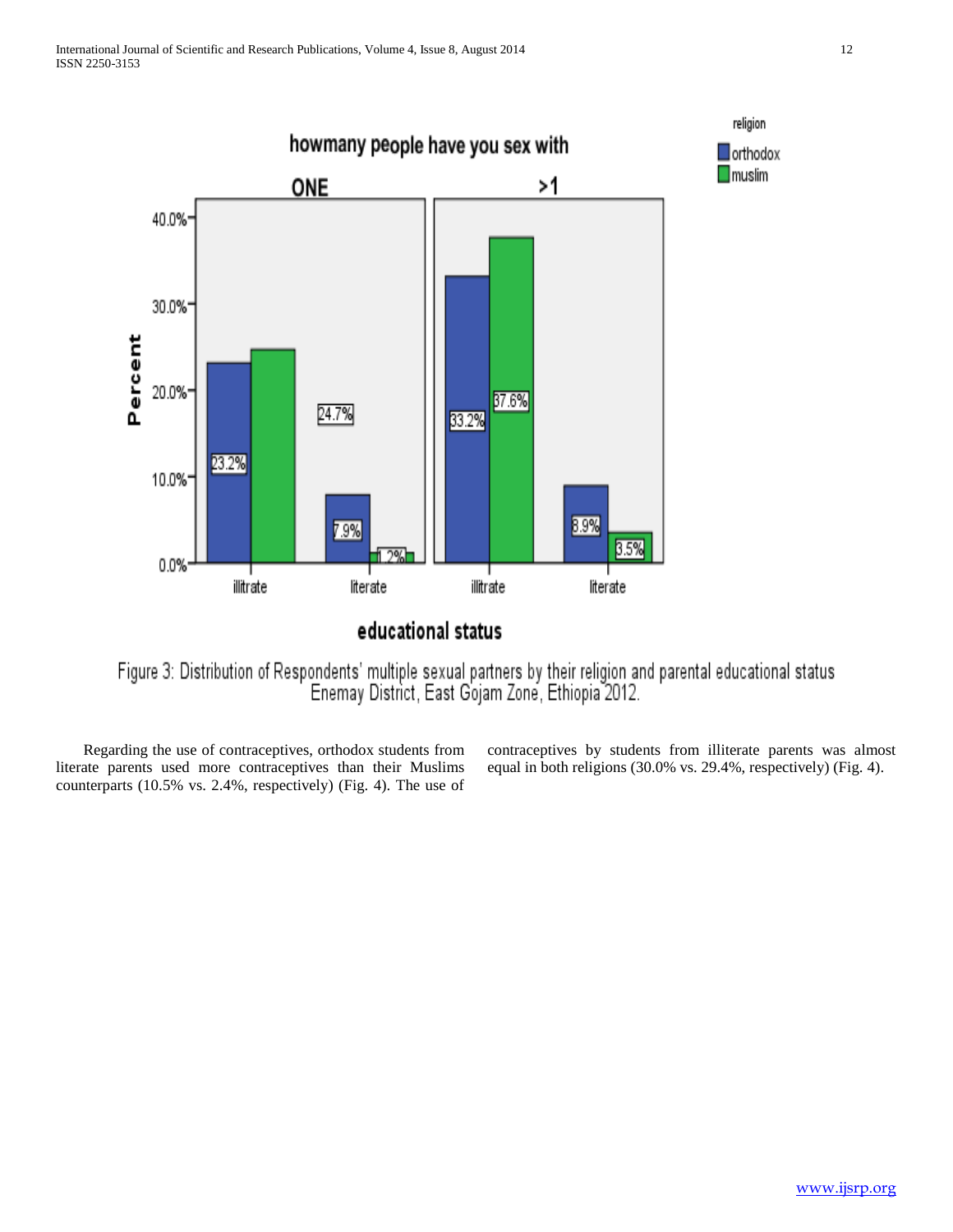

Figure 4: The use of contraceptives by respondents by their religion Enemay District, East Gojam Zone, Ethiopia 2012

## **4.3.2 Sexual risk behaviours**

 From among 275 respondents, about 196 of them had a history of sexual contact with 119(60.7%) being males and 77(39.3%) females [Table 4.2]. Among this group of respondents with a history of sexual contact, more females (52.1%) were found to have experienced unprotected sexual intercourse (never used any contraceptive method or condom) than males (38.9%). In addition, more male respondents (59) had history of multiple sexual partners than females (47). However, in each gender grouping of 275 study respondents; a high percentage of both sexes had experienced multiple sexual partners (52.2% for males and 64.4% for females) [Table 4.2]. Furthermore, majority of the respondents (97.4% male and 90.4% female) had experienced sexual intercourse in their early age; meaning they had sexual intercourse before their  $18<sup>th</sup>$  birthday [Table 4.2].

**Table 4.2: Distribution of secondary school students' sexual risk behaviours by their sex, Enemay District, East Gojjam Zone, Amhara Regional State, Ethiopia 2012.**

| <b>Sexual risk behaviours</b> | <b>Sex</b> |               |              |
|-------------------------------|------------|---------------|--------------|
|                               | Male       | <b>Female</b> | <b>Total</b> |
|                               | $N(\%)$    |               |              |
| Have had sex                  |            |               |              |
| Yes                           | 113(68.9)  | 73(65.8)      | 186(67.6)    |
| No                            | 51(31.1)   | 38(34.2)      | 89(32.4)     |
| Total                         | 164(100.0) | 111(100.0)    | 275(100.0)   |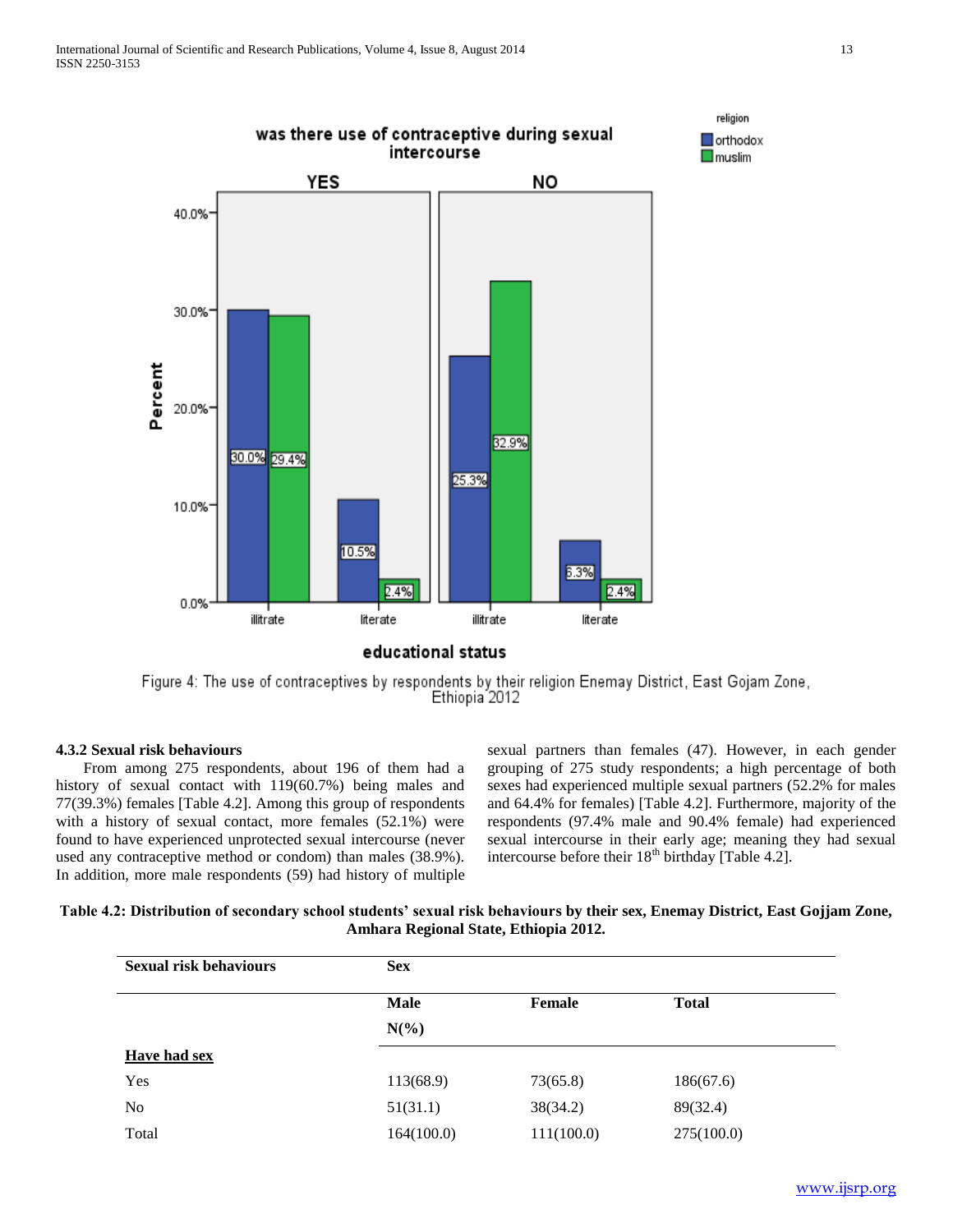International Journal of Scientific and Research Publications, Volume 4, Issue 8, August 2014 14 ISSN 2250-3153

| <b>Unprotected sex</b>           |            |           |            |
|----------------------------------|------------|-----------|------------|
| Yes                              | 44(38.9)   | 38(52.1)  | 82(44.1)   |
| N <sub>0</sub>                   | 69(61.1)   | 35(47.9)  | 104(55.9)  |
| Total                            | 113(100.0) | 73(100.0) | 186(100.0) |
| <b>Multiple sexual partners</b>  |            |           |            |
| Yes                              | 59(52.2)   | 47(64.4)  | 106(57.0)  |
| N <sub>o</sub>                   | 54(47.8)   | 26(35.6)  | 80(43.0)   |
| Total                            | 113(100.0) | 73(100.0) | 186(100.0) |
| <b>Early age of sexual onset</b> |            |           |            |
| Yes                              | 110(97.4)  | 66(90.4)  | 176(94.6)  |
| No                               | 3(2.7)     | 7(9.6)    | 10(4.4)    |
| Total                            | 113(100.0) | 73(100.0) | 186(100.0) |
| <b>Trading sex for money</b>     |            |           |            |
| Yes                              | 14(12.4)   | 38(52.1)  | 52(18.9)   |
| N <sub>o</sub>                   | 99(87.6)   | 35(47.9)  | 134(79.1)  |
| <b>Total</b>                     | 113(100.0) | 73(100.0) | 186(100.0) |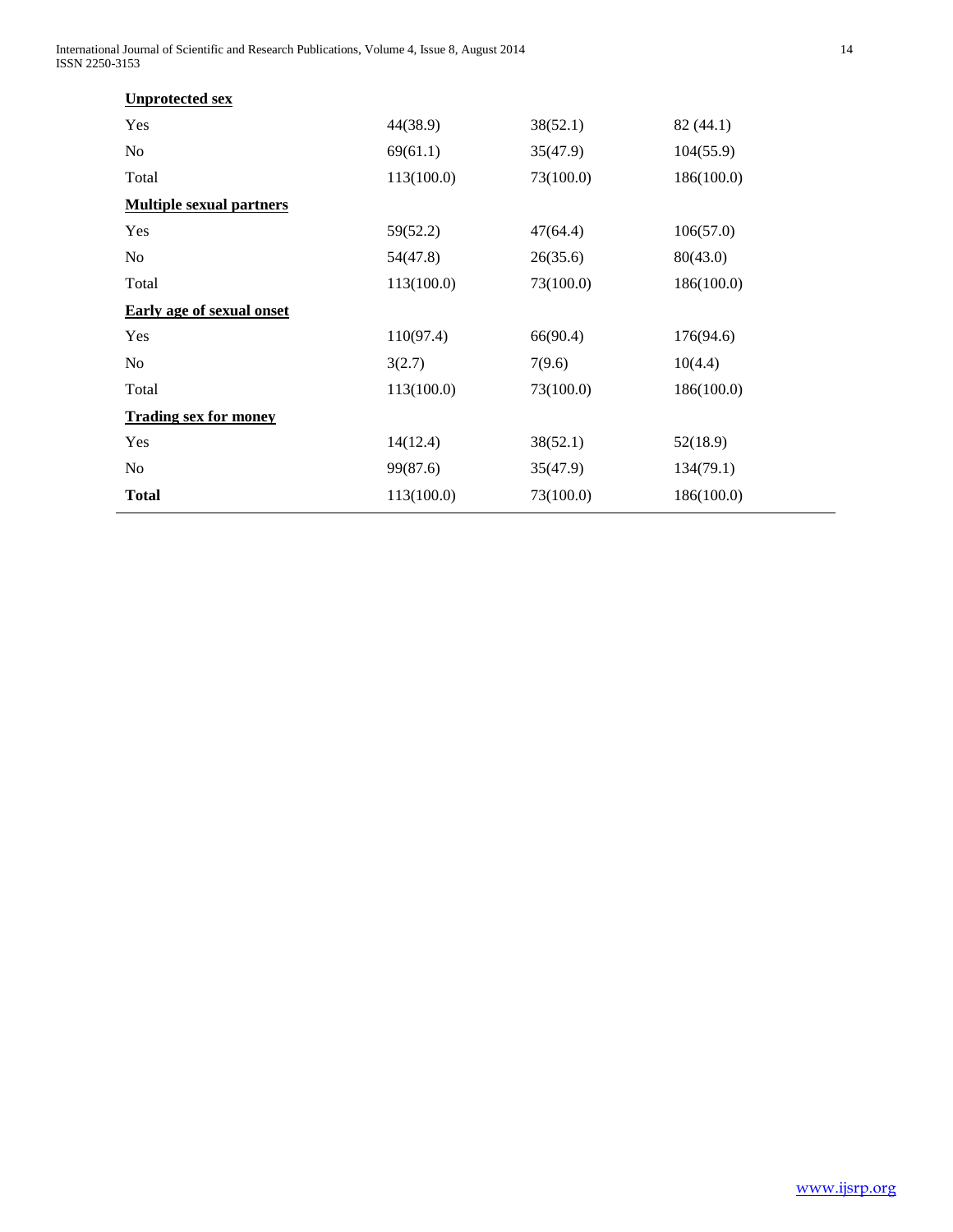

Figure 5: Cumulative percentage of students who were sexually active age, sex, region (Enemay District, East Gojam zone, Ethiopiá2012).

 The age at which respondent had their first sexual intercourse varied with the highest percentages being below 18 years in both sexes (Fig. 5). 199 (43.3%) of sexually experienced students reported that their first sexual partner was with a boy or girl friend, while 65(23.6%) claimed that their first sexual partner was with a husband or wife and the rest  $11(4.0\%)$  reported that their first sexual encounter was with a stranger.

## **4.3.3 Perceptions of students' about factors associated with sexual practices**

 Being pregnant, STD's and general financial situations are predominant factors perceived by students as associated with sexual risk behaviours. According to Table 4.3, 220(80%) of the respondents had the inkling that pregnancy could occur just before menstrual cycle. Whilst 210(76.4%) respondents claimed

and responded that it could occur immediately after a menstrual cycle, 206(79.9%) believed it can occur in the middle of the menstrual cycle (at  $14<sup>th</sup>$  day). Added to this, 165(60%) think pregnancy can occur during the menstrual cycle (during bleeding time). Most of the respondents, 249(90.5%) agreed that HIV can be prevented through abstinence and 236 (85.8 %) stated it can be prevented by being faithful. Whilst 238(86.5%) stated HIV can be prevented by using condom, 226(82.2 %) indicated HIV can be avoided by using sterile syringes and needles. 239(86.9%) of respondents responded that avoiding sexual contact with commercial sex workers is a preventive measure. Whilst this is the case, approximately 219(79.6 %) of respondents agreed that HIV can be prevented by using prophylactic antibiotics [Table 4.3].

# **Table 4.3: Secondary school students' perceptions about factors associated with sexual practices, Enemy District, East Gojam Zone, Amhara Regional State, Ethiopia, 2012.**

| . .<br>الطمنسور<br>л | $V_{\mathbf{c}c}$<br>1 L.J<br>. | NL |  |
|----------------------|---------------------------------|----|--|
|                      |                                 |    |  |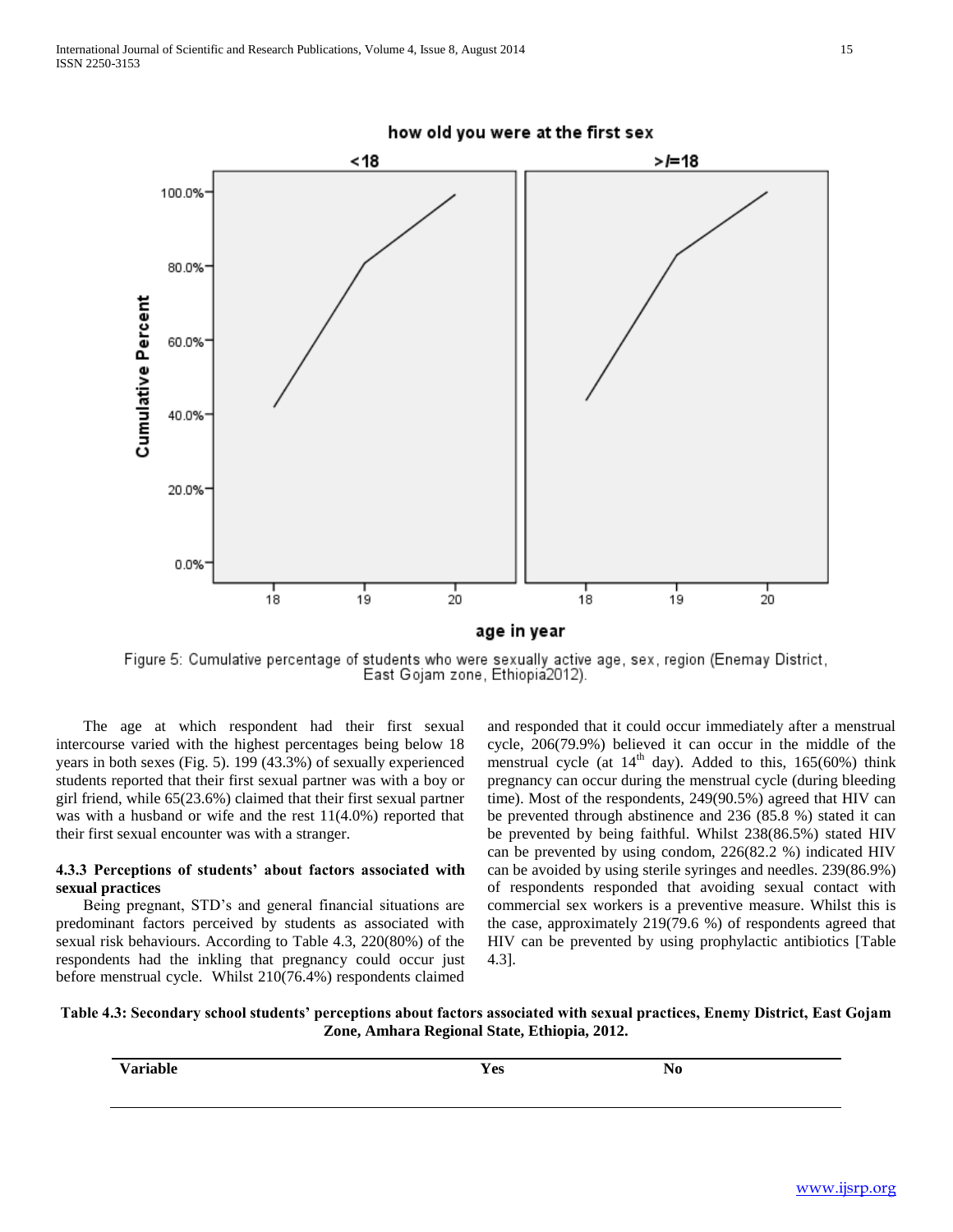| <b>Pregnancy can occur</b>                  | $N(\%)$   |          |  |
|---------------------------------------------|-----------|----------|--|
| In the middle of menstruation               | 206(74.0) | 68(24.7) |  |
| Immediately after menstruation              | 210(76.0) | 61(22.2) |  |
| Just before a menstrual period              | 220(80.0) | 51(18.9) |  |
| <b>HIV</b> can be prevented by              |           |          |  |
| voiding sexual intercourse                  | 249(90.5) | 23(8.4)  |  |
| Being faithful                              | 236(85.5) | 37(11.6) |  |
| <b>Using Condom</b>                         | 238(86.5) | 32(11.6) |  |
| Using sterile syringes $\&$ needles         | 226(82.2) | 44(16.0) |  |
| Avoiding sexual contact with CSW            | 239(86.9) | 26(9.5)  |  |
| Avoiding share of sharps objects            | 219(79.6) | 47(17.1) |  |
| Taking antibiotics                          | 219(79.6) | 40(14.5) |  |
| HIV positive mother can give positive child | 216(78.5) | 38(13.8) |  |

# **4.3.4 Perception of selected social norms and gender roles**

 According to Table 4.4, 117(71.3%) male and 83(74.8%) female respondents answered that having knowledge of contraceptives encourages sex. A significantly high proportion of males and females believed that having a child while in high school is a problem for a mother (50%, 50% respectively) [Table 4.4]. A total of 143(87.2%) male and 89(80.2%) female

respondents believed that having sex during teenage period is against their values. Interestingly, 131(79.9%) of male respondents stated that males are responsible to control family expenditure. Virginity until marriage in both females and males is also believed to be important with 86.6% and 70.1% respondents respectively [Table 4.4].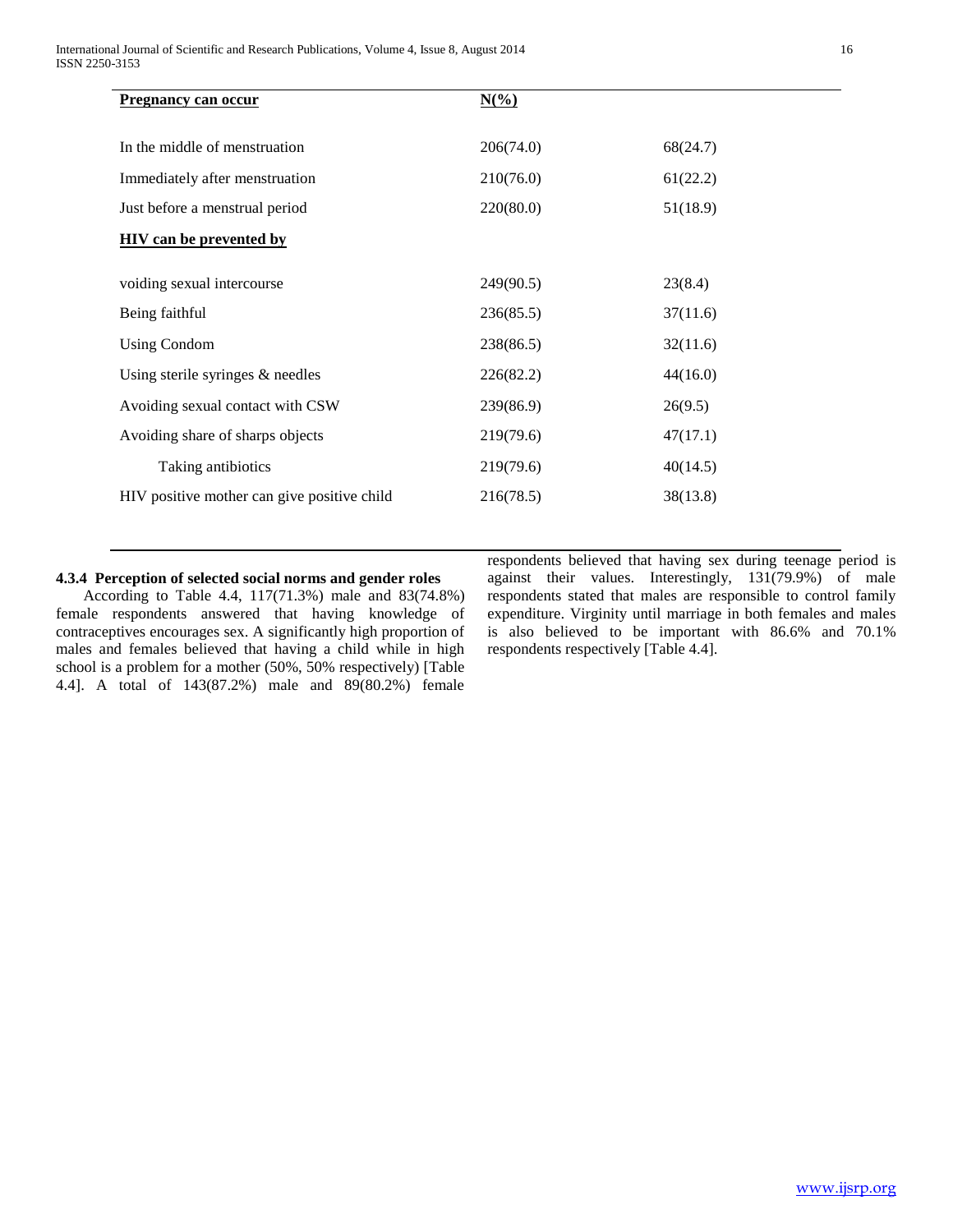**Table 4.4: Perception of selected social norms and gender roles, Enemay District, East Gojam zone, Ethiopia 2012.**

| <b>Variables</b>                                                    | <b>Male</b>           | <b>Female</b>        |
|---------------------------------------------------------------------|-----------------------|----------------------|
|                                                                     | $(n=164, N(\%))$      | $(n=111, N(\%))$     |
| <b>Social norms</b>                                                 |                       |                      |
| Knowledge of contraceptives encourages                              |                       |                      |
| sex                                                                 |                       |                      |
| Agree<br><b>Disagree</b><br>Having a baby while in a high school Is | 117(71.3)<br>47(28.7) | 83(74.8)<br>28(25.2) |
| a problem for mother                                                | 82(50.0)              | 51(50.0)             |
| a problem for baby                                                  | 20(12.2)              | 20(18.0)             |
| a problem for father                                                | 7(4.3)                | 5(4.5)               |
| a problem for parents                                               | 50(30.5)              | 31(27.9)             |
| a problem for all<br><b>Sexual values</b>                           | 5(3.0)                | 4(3.6)               |
| It is against my values to have sex while I<br>am a teenager        |                       |                      |
| Agree                                                               | 143(87.2)             | 89(80.2)             |
| <b>Disagree</b><br><b>Gender roles</b>                              | 21(12.8)              | 22(19.8)             |
| Who should handle family expenditures                               |                       |                      |
| Father/husband                                                      | 131(79.9)             | 75(67.6)             |
| Mother/wife                                                         | 18(11.0)              | 20(18.0)             |
| Both (husband & wife) together                                      | 15(9.1)               | 16(14.4)             |
| Virginity for a woman is important until                            |                       |                      |
| she gets married                                                    |                       |                      |
| Yes<br><b>No</b>                                                    | 142(86.6)<br>22(13.4) | 92(82.9)<br>19(17.1) |
| Virginity for a man is important until he                           |                       |                      |
| gets married                                                        |                       |                      |
| Yes                                                                 | 115(70.1)             | 69(62.2)             |
| <b>No</b>                                                           | 49(29.9)              | 42(37.8)             |

#### **4.3.5 Knowledge of selected sexual and reproductive health issues**

 Even though respondents did not have tangible clinical diagnosis-based evidence for their responses, a view based on recorded educational histories, overall knowledge about AIDS prevention was high among the respondents. About 249 (90.5%) of them rated avoiding sexual intercourse as an effective AIDS prevention strategy. However, 235(85.5%) disagreed with this and stated that being faithful is a very effective approach. It can be mentioned that 236(86.5%) knew that using condom can prevent them from HIV infection. While this is the case, 226(82.2%), 239(86.9%), and 219(79.6%) of the respondents knew that using sterile needles, avoiding sex with commercial sex workers, and avoiding the share of needles respectively can prevent HIV/AIDS [Table 4.3].

## **4.3.6 Communication and discussion regarding sexuality and HIV/AIDS**

 In this study, about 80.4% (221) of the respondents reported that they had discussed sexuality and HIV/AIDS with teachers,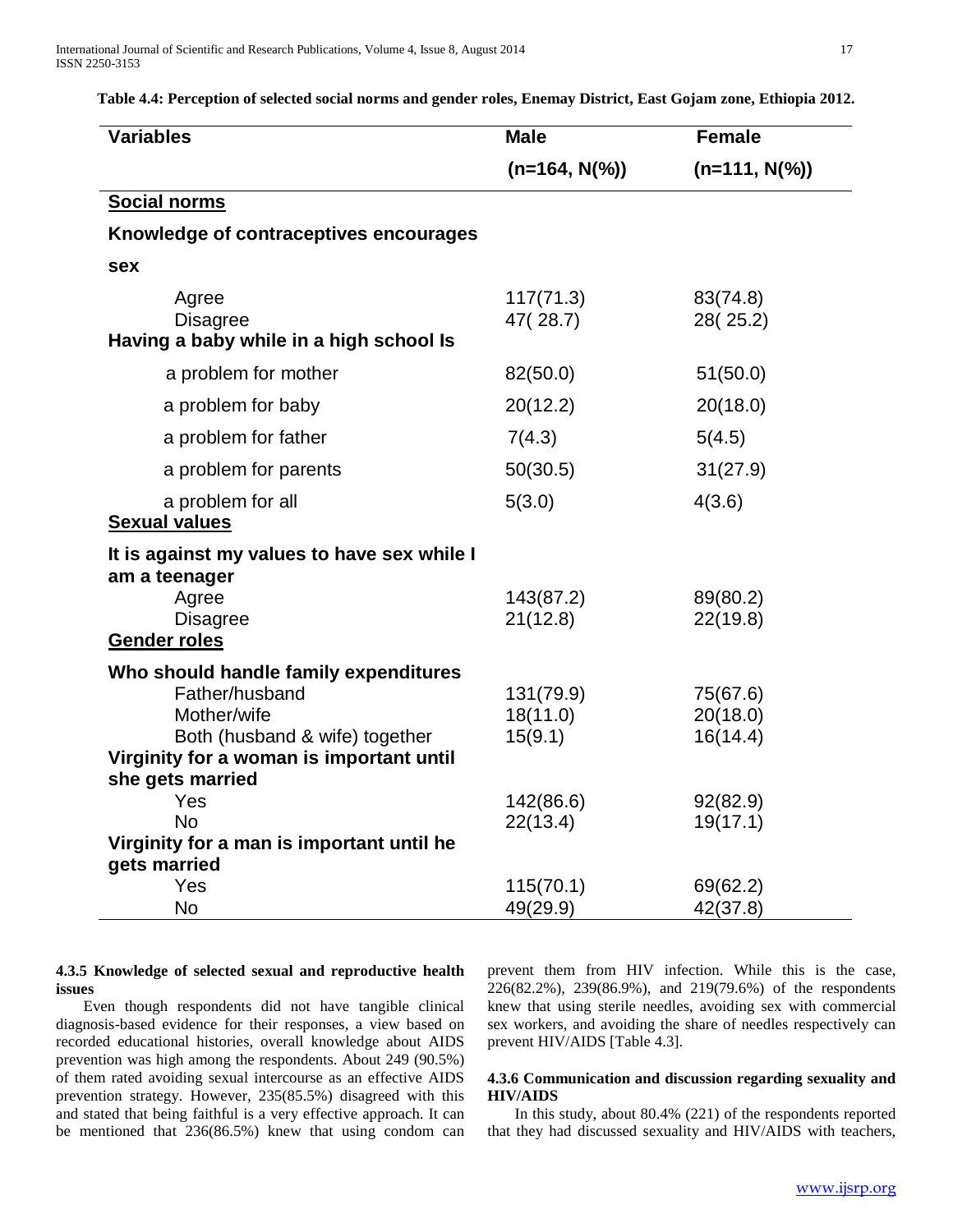parents, peers and friends, and 87.3% of them indicated that teachers are good sources of information regarding HIV/AIDS [Table 4.5]. However, a good percentage of the respondents also recommended friends (82.9%) and health practitioners (71.3%) as good sources of information on HIV/AIDS [Table 4.5].

228(82.9%), 196(71.3%), 109(39.6%), 90(32.7%), and 84(30.5%) of the respondents respectively responded that friends, health practitioners, books and films, mass media, and family respectively are also good sources of information on HIV/AIDS [Table 4.5].

# **Table 4.5: Communication and discussion regarding sexuality and HIV/AIDS (multiple responses possible), Enemay District, East Gojam zone, Ethiopia 2012.**

| Source of information on HIV/AIDS | Responses $(N(\%))$ |           |  |
|-----------------------------------|---------------------|-----------|--|
|                                   | <b>Yes</b>          | No        |  |
| Teachers                          | 240(87.3)           | 35(12.7)  |  |
| Friends                           | 228(82.9)           | 47(17.1)  |  |
| Health practitioners              | 196(71.3)           | 79(28.7)  |  |
| Books and films                   | 109(32.7)           | 166(60.4) |  |
| Mass media                        | 90(32.7)            | 185(67.3) |  |
| Family                            | 84(30.5)            | 181(69.5) |  |

# **4.3.7 Sexual behaviour**

 Interviewees were asked whether they had ever engaged in sexual risk behaviours i.e. early initiation to sex, multiple partners, unprotected sex, and exchange of sex for money. According to Table 4.6, less attachment to religion and parental education, are significantly  $(p<0.05)$  associated with sexual risk behaviour. However, age, sex, religion and location are not significantly associated with sexual risk behaviour. It was reported that 85(78.7%) of respondents aged 19 years, 119(72.76%) males, orthodox 139(73.2%) and urban dwellers 108(72.5%) had involved in sexual risk behaviour compared with those aged 18 and 20  $(80(66.7%)$  and  $31(66%)$  respectively), 77(69.4%) females, 57(67.1%) and 88(69.8%) rural dwellers respectively (Table 4.6).

 More boys (72.8%) than girls (69.7%) reported that they had sexual risk behaviours [OR=1.17, 95% CI (0.69, 1.98). About 111(40.4%) of the respondents reported that they attend religious institutions more than twice per month and there is a significant difference with those whose attachment was less than twice per month [OR=17.04, 95% CI 8.62 to 33.68]. Students who lived with a brother or sister or friend or alone were significantly more likely to engage in sexual risk behaviours than those who lived with parents [OR=4.03; 95% CI0.64, 25.30, OR=22.52; 95% CI1.55, 327.59 and OR=17.49; 95% CI 2.32, 131.77 respectively]. Similarly, students from uneducated parents were significantly more likely to engage in sexual risk behaviours [OR16.6; 95% CI 5.42, 51.32] [Table 4.6].

| Table 4.6: Bivariate and multiple logistic regression analyses for sexual risk behaviours according to selected socio- |
|------------------------------------------------------------------------------------------------------------------------|
| demographic determinants, Enemay District, East Gojam zone, Ethiopia 2012.                                             |

|                                       | <b>Sexual</b><br>$(No(\%))$ | risk<br>behaviour | <b>COR (95% CI)</b> | <b>AOR(95% CI)</b> | <b>P-value</b> |
|---------------------------------------|-----------------------------|-------------------|---------------------|--------------------|----------------|
| Socio-demographic<br><b>Variables</b> | Yes                         | N <sub>0</sub>    |                     |                    |                |
| Age                                   |                             |                   |                     |                    |                |
| 18                                    | 80(66.7)                    | 40(33.3)          | 1.91(0.9, 4.1)      | 1.09(0.47, 2.49)   | 0.64           |
| 19                                    | 85(78.7)                    | 23(21.3)          | 1.03(0.5, 2.1)      | 1.92(0.95, 3.87)   | 0.89           |
| 20                                    | 31(66)                      | 16(34)            | 1.00                |                    |                |
| <b>Sex</b>                            |                             |                   |                     |                    |                |
| Female                                | 77(69.4)                    | 34(30.6)          | 1.00                |                    |                |
| Male                                  | 119(72.6)                   | 45(27.4)          | 1.17(0.7, 1.9)      | 1.10(0.0,50.9)     | 0.97           |
| <b>Religion</b>                       |                             |                   |                     |                    |                |
| Muslim                                | 57(67.1)                    | 28(32.9)          | 1.00                |                    |                |
| Orthodox                              | 139(73.2)                   | 51(26.8)          | 1.34(0.8, 2.3)      | 8.70(0.3, 287.5)   | 0.22           |
| <b>Resident</b>                       |                             |                   |                     |                    |                |
| Rural                                 | 88(69.8)                    | 38(30.2)          | 1.00                |                    |                |
| Urban                                 | 108(72.5)                   | 41(27.5)          | 1.14(0.7, 1.9)      | 0.30(0.6, 2.0)     | 0.23           |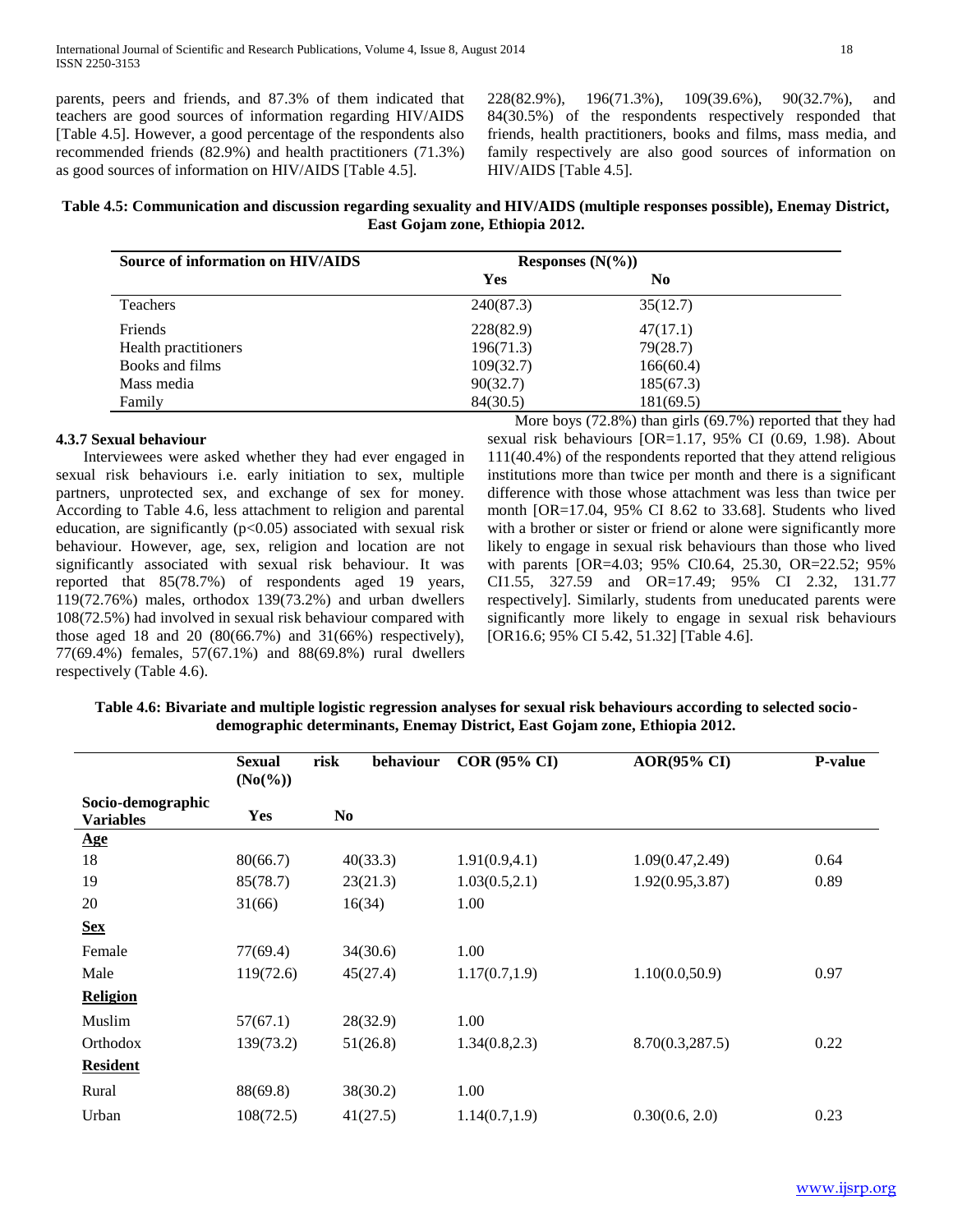| With whom do<br>you live now  |           |          |                      |                      |         |
|-------------------------------|-----------|----------|----------------------|----------------------|---------|
| Parents                       | 68(51.5)  | 64(48.5) | 1.00                 |                      |         |
| Sister/brother                | 48(82.8)  | 10(17.2) | $10.32(4.6, 23.0)^*$ | 4.00(0.6,25.3)       | 0.14    |
| Friend                        | 26(92.9)  | 2(7.1)   | 56.77(12.9,248.1)*   | $22.50(1.6,327.6)^*$ | $0.02*$ |
| Alone                         | 54(94.7)  | 3(5.3)   | 41.29(11.9,142.2)*   | $17.50(2.3, 131.8)*$ | $0.01*$ |
| <b>Attachment to religion</b> |           |          |                      |                      |         |
| More than<br>twice/month      | 45(40.5)  | 66(59.5) | 1.00                 |                      |         |
| Less than<br>twice/month      | 151(92.7) | 13(7.9)  | 17.1(8.6,33.7)       | $20.10(7.8,51.6)*$   | $0.00*$ |
| <b>Parental education</b>     |           |          |                      |                      |         |
| Literate                      | 10(12.2)  | 72(87.8) | 1.00                 |                      |         |
| Illiterate                    | 186(96.7) | 7(3.6)   | 45.2(13.7, 157.7)    | $16.60(5.4,51.3)*$   | $0.00*$ |

 As shown in Table 4.7, both knowledge and attitude of the respondents are not significant factors for sexual risk behaviours [OR=0.99; 95% CI0.11, 8.75 and OR=0.22; 95% CI03, 1.67 respectively]. Peer pressure, number of friends who had

experienced sex  $(\geq 5)$ , and best friend who had experienced sex; were also important factors explored [OR=14.15; 95% CI1.81, 110.96; OR=55.53; 95% CI3.83, 804.88; and OR=233; 95% CI 9.91, 5521.82, respectively, [Table 4.7]].

**Table 4.7: Bivariate and multiple logistic regression analyses for sexual risk behaviours according to selected determinants; alcohol drinking, level of knowledge, attitude and peer pressure.**

| <b>Other variables</b>         | <b>Sexual risk behaviour</b> | $(No(\%))$     | <b>COR (95% CI)</b> | <b>AOR(95% CI)</b> | <b>P-value</b> |
|--------------------------------|------------------------------|----------------|---------------------|--------------------|----------------|
|                                | Yes                          | N <sub>0</sub> |                     |                    |                |
|                                |                              |                |                     |                    |                |
| Knowledge                      |                              |                |                     |                    |                |
| Good                           | 58(45.7)                     | 69(54.3)       | 1.0                 |                    |                |
| Not good                       | 138(93.2)                    | 10(6.8)        | 16.5(7.9, 34.1)     | 0.9(0.1, 8.8)      | 0.99           |
| <b>Attitude</b>                |                              |                |                     |                    |                |
| Good                           | 82(59.4)                     | 56(40.6)       |                     |                    |                |
| Not good                       | 114(83.2)                    | 23(16.9)       | 3.4(1.93,5.9)       | 0.2(0.3, 1.67)     | 0.14           |
| Peer pressure                  |                              |                |                     |                    |                |
| Yes                            | 180(87.8)                    | 25(12.1)       | 24.3(12.1,48.8)     | 14.2(1.8, 110.9)   | $0.01*_{0}$    |
| N <sub>O</sub>                 | 16(22.9)                     | 54(77.1)       | 1.0                 |                    |                |
| friends<br>of<br><u>No.</u>    |                              |                |                     |                    |                |
| experienced sex                |                              |                |                     |                    |                |
| None                           | 35(40.1)                     | 41(53.9)       | 1.0                 |                    |                |
| Some $\frac{\times 5}{\times}$ | 54(62.1)                     | 33(37.9)       | 1.9(1.0, 3.6)       | 139.1(8.9,2164.1)  | $0.00*$        |
| $Most \ge 5/$                  | 107(95.5)                    | 5(4.5)         | 25.1(9.2,68.4)      | 55.5(3.8,804.9)    | $0.00*$        |
| Did your best friend           |                              |                |                     |                    |                |
| experienced sex                |                              |                |                     |                    |                |
| Yes                            | 176(91.7)                    | 16(8.3)        | 34.7(16.9,71.0)     | 233(9.9,5521.8)    | $0.00*$        |
| N <sub>0</sub>                 | 20(24.1)                     | 63(75.9)       | 1.0                 |                    | 1.00           |

## *DISCUSSION*

 Most of the secondary school youths in Enemay District had sexual intercourse. This demonstrates that many adolescents are confronted at some point during their youthful years with choices about whether or not to have sex and, if they do, whether or not to use condoms and/or other preventive strategies, such being faithful. According to the results of this study, 80(66.6%) of sexually active youths in school that have engaged in premarital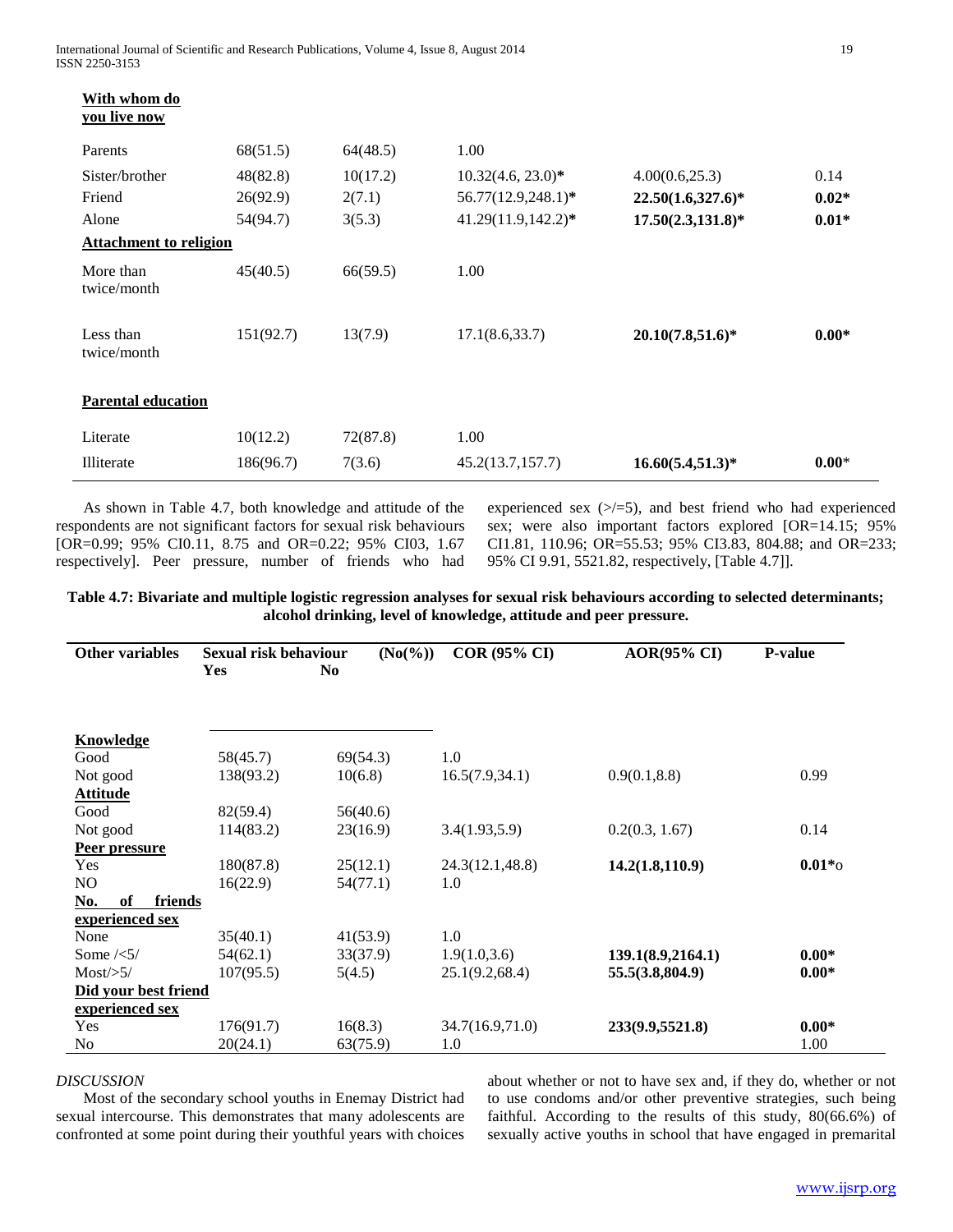sexual relationship before their  $18<sup>th</sup>$  birthday is greater when compared to those in Animaw's study, which was only 57.9%. This early initiation of sexual activity contributes to teenage pregnancy, and high risk of contracting STDs, including HIV infection.

 In this study, 115(58.7%) respondents reported that they had engaged with two or more sexual partners in their lifetime and this is also high when compared to the results in the study in West Gojam by Animaw (33.3%) in 2009. About 64.4% of respondents who claimed that they had experienced sex indicated that their behaviour was mainly due to self-desire than coercion. Only 3.3% of the respondents indicated that they were coerced in some way and this was far lesser than that reported by BSS II (15.3%).

 In general, student knowledge about sexual and reproductive health issues was quite unsatisfactory regardless of gender or residential factors, and this was not significantly associated with sexual activity according to this present study. Rather this implies that enhancing knowledge level alone will be insufficient to achieve the intended outcomes. Instead, more youth tends to assert that feasible interventions including better health information dissemination should be strategically tailored for combating high sexual risk behaviour. As mentioned earlier, youths believe that teachers are the most trustworthy source of information about sex than their peers. This is consistent with a study done in the western part of Amhara by Animaw in 2009.

 The study's findings reiterated the concern on the powerful effects of peer pressure. It revealed that peer has significant effects on youths' sexual practice. It also showed that adolescents who claimed to have experienced peer pressure and who have friends that were sexually experienced, were more likely to engage in sexual activity. Peer pressure was also reported by adolescents living alone (28.2%), and with their friends (24.9%). These percentages were noted to be greater when compared to those living with both biological parents (23.4%). In view of all the results of this study, utmost consideration should be given to the effects of peer pressure in educating adolescents. Thus, on the basis of this and other research findings, health programmes for adolescents should strongly develop strategies that also focus on peers.

 This study also reported that high number of respondents (89.8%) who had experienced sex; where mostly from parents who did not know the whereabouts of their youths (students) after school hours. The study by Solomon in 2004 suggests that strong parental monitoring may reduce unwanted pregnancy indirectly by decreasing students' association with high-risk peers, such as those who had experienced sex. This author believes that such avoidance could result in a decrease in unsafe sexual intercourse. As saliently revealed in this and other similar studies, there seem to be a strong relationship between perceived parental monitoring and sexual behaviours of youths (students) (Stanton and Feigelman 2000:43–48). This means that youths from parents who expend a lot of energy providing supervision or monitoring are less likely to engage in sexual risk behaviours relative to youths from parents with less supervisory support. Condon utilisation was also noted to be a risk factor of sexual risk behaviours. Condom utilisation by respondents who had previously experienced sex was below half (40.8%). Even though it is known that youths are the portion of the population that are

highly affected by HIV infection, the magnitude of unsafe sexual behaviour noted in this study is alarming.

*4.5CONCLUSION*

 In summary, the bivariate and multiple logistic regression analyses indicate that youths with infrequent attachments to religious institutions, less parental control, low level parental education, peer pressure, number of friends and having best friends who had experienced sex were more likely to initiate sexual intercourse.

## V. CONCLUSIONS AND RECOMMENDATIONS

#### *5.1 INTRODUCTION*

 Factors relating to sexual risk behaviours were researched to determine the extent to which the objectives of the study were achieved. This chapter presents the summary of the findings, conclusions and recommendations based on the data analysed in the previous chapter.

#### *5.2 RESEARCH DESIGN AND METHOD*

 A descriptive cross-sectional survey of quantitative type was done to determine the prevalence of risky sexual behaviour and associated factors among high school youths. Information from respondents was gained through structured questionnaires. This design was adopted because it enabled the researcher to systematically explore the study phenomenon (Gay and Airasian 2000:275).

## *5.3SUMMARY AND INTERPRETATION OF THE RESEARCH FINDINGS*

 Results of the analysed data about factors relating to sexual risk behaviours were presented in chapter IV. The key findings in chapter IV are the answers to the following research question: **What are the factors relating to sexual risk behaviours among secondary school youths?**

 The study utilised the survey approach by using precisely the descriptive method. A total of 275 respondents from two high schools with ages from 18 to 20 were taken as respondents of the study and were asked to complete a structured survey questionnaire. This instrument was used to explore the factors and/or situations under such factors that mostly affect high school youths. Respondents were asked to indicate their most appropriate rating for each item. According to this study, 164(59.6%) respondents have infrequent religious attachment,  $120(43.6%)$  of them with no parental monitoring,  $181(65.8%)$ were from illiterate parents, 205(74.5%) were influenced by peer pressure, 125(45.5%) had number of friends (>/=5) who had experienced sex and 192(69.8%) of them have best friend who had experienced sex.

 In general, infrequent attachments to religious institutions, weak parental control, poor level of parental education, peer pressure and number of friends who had experienced sex are factors that may likely enable youths to initiate or engage in risky sexual behaviours (refer Tables 4.6 & 4.7).

## *5.4 CONCLUSION*

 The findings of this study strongly indicated that a considerable proportion of youths in senior secondary schools in general are sexually active. Frequent attachments to religious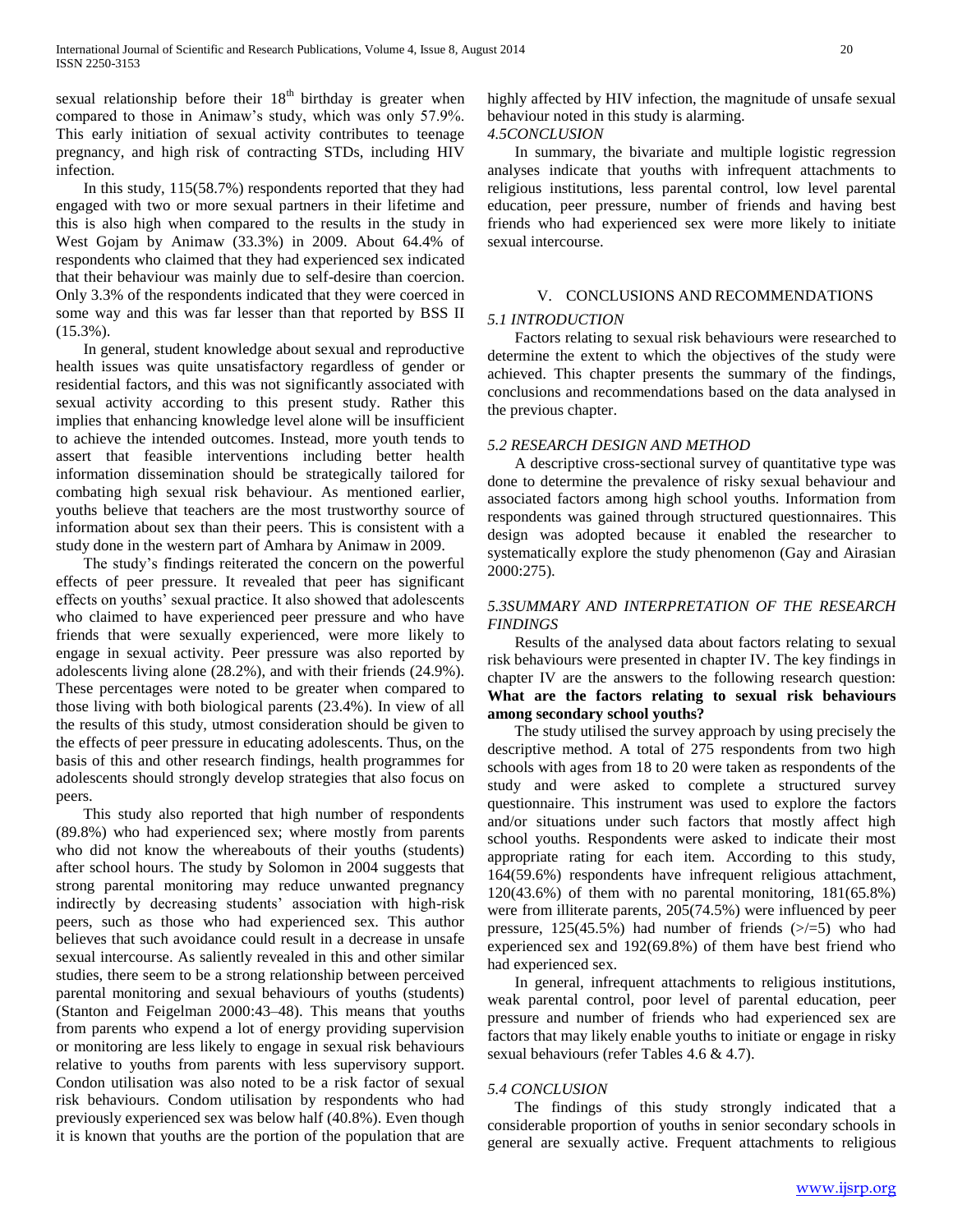institutions, close parental control, high parental education, absence of peer pressure, decreased number of friends and best friends who have experienced sex were the most important protective factors that positively hindered youths' first sexual intercourse activity.

 Youths who had experienced peer pressure are more likely to initiate sexual intercourse than those without these experiences. The level of sexual and reproductive health knowledge of youths noted was generally unsatisfactory and was not significantly associated with youths' sexual activity. Most of the youths in secondary schools had experienced at least one type of sexual risk behaviours, such as unprotected sex. Sexual activity among urban youths was observed to be particularly high. Although inconsistent, the most common contraceptive used, particularly at the first sexual intercourse was condom. Now that risk factors of sexual risk behaviours have been discussed and areas of concerns highlighted, it is time to turn to suggestions or recommendations that may address the identified concerns.

# *5.5 RECOMMENDATIONS*

 According to the findings of this study, efforts regarding minimizing factors influencing sexual risk behaviours should be directed more towards parents and peers than educators. This view is captured more in the following sub-recommendations.

## **5.5.1Expectations from parents**

- Youths should closely follow religious institutions and should also have close parental control to minimise those factors influencing sexual risk behaviours.
- Parental level of education also plays undeniable role in the reduction of the factors influencing sexual risk behaviours. Therefore their knowledge should be maximised.
- Education on reproductive and sexual health with emphasis on the consequences of all the aforementioned risk behaviours, including the negative impacts of peer pressure, should be included in the delivery massages and strategies for tackling those factors influencing sexual risk behaviours.
- Family interventions on how parents can bring their children under control at their youthful stage can provide parents' direction as well on how to balance youths' autonomy with their obligation to protect them from harm.

# *5.5.2 Expectations from government*

 Direct public education initiatives that increase recognition and understanding of the importance of parent-youth relationship through advertisement by media and through provision of information brochures in government agencies, public health offices and schools should be encouraged and promoted.

- Strengthen Youth-serving agencies, churches, Sunday Schools, community and social organizations such as Edir, Ekub and schools to develop strategies that promote high levels of parent-youth-connectedness.
- Work more on female empowerment strategies related to Millennium Development Goal three to help reduce the negative impact of peer influences.

*5.5.3Expectation from future researchers*

- Future researchers should address issues on factors, specifically youths' attachment to religion, parentyouth communication, parental education and parental monitoring as one point of intervention to reduce youths' sexual risk behaviours.
- Further investigation with particular emphasis on establishing the temporal relationship using longitudinal study designs must be undertaken.

# *5.6 LIMITATIONS OFTHE STUDY*

Limitations of the study include:

- Other factors (characteristics of family) that might affect youths' sexual behaviour and psychosocial health have not been explored.
- The analysis is constrained by the small number of youths or sample size. Although random sampling was used, generalisability of the study findings must be done with caution taking into account some noticeable differences, for example, in the culture of the youth population in the Districts of Ethiopia.
- The age restriction from 18-20 years has also weakened the extrapolation of the study.
- An inherent limitation of the design used in this study is that the researcher cannot conclusively determine factors that can prolong exposure to risky sexual behaviours.
- Taking into account the view that the influence of sexual risk behaviours is multi-factorial, the exact single factor that can lead to sexual risk behaviours cannot be determined. Thus, it makes sense to talk about risk factors instead of causation.

## *5.7CONCLUDING REMARKS*

 It can be concluded that infrequent attachments to religious institutions, less parental control, low level parental education, peer pressure, number of friends and best friends who have experienced sex were factors in the study that can lead youths to engage in risky sexual behaviours.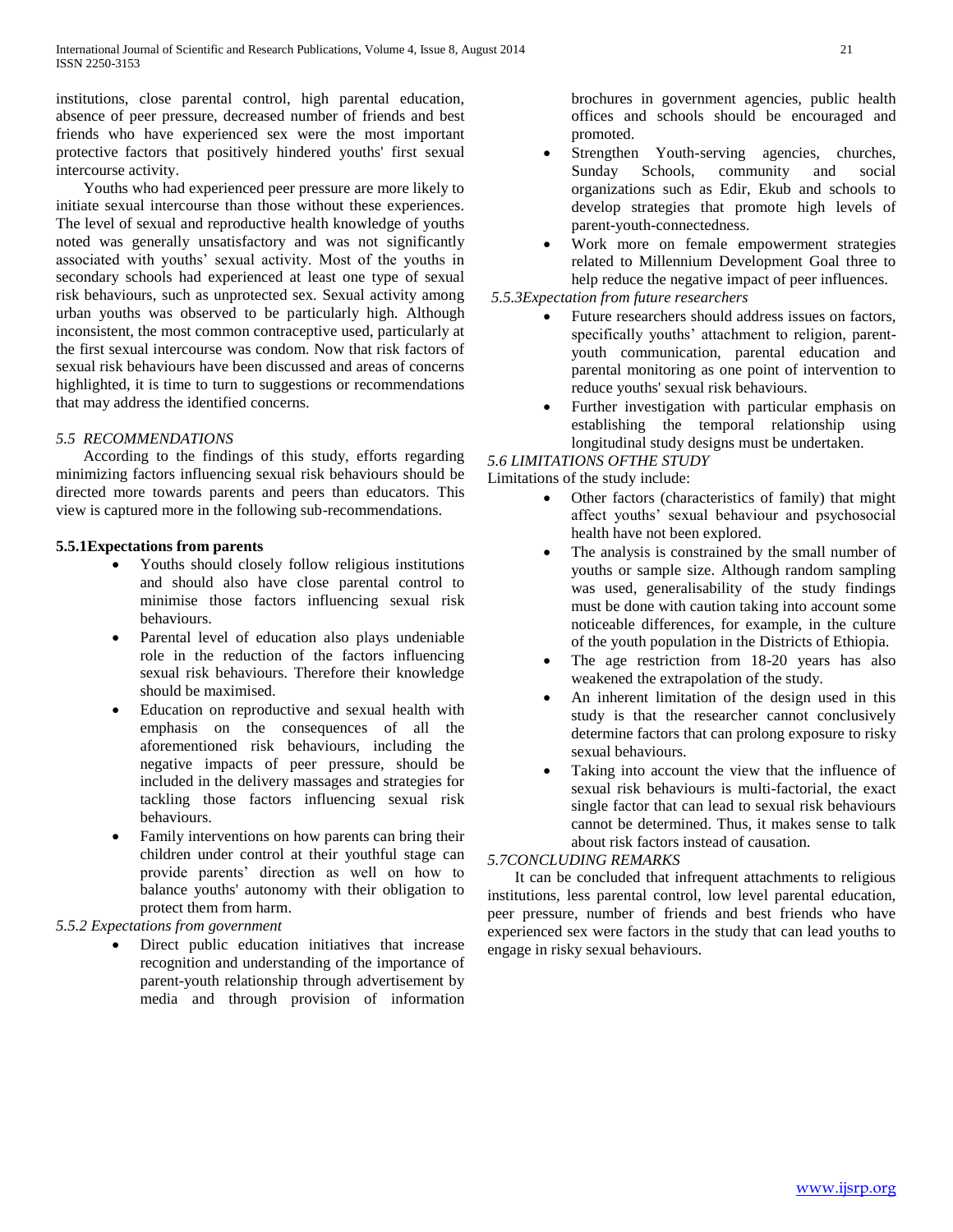# **ANNEXURE1: SURVEY INSTRUMENT**

# **Questionnaire on youths' sexual risk behavior; Enemay District Secondary School, Ethiopia. PART ONE: BACKGROUND CHARACHTERSTICS**

| Please tick one. |
|------------------|

| <b>Descriptions</b>                                        | Code            | <b>Choices</b>                                          |
|------------------------------------------------------------|-----------------|---------------------------------------------------------|
| 1.2. Sex:                                                  | 01              | Male                                                    |
|                                                            | 02              | Female                                                  |
| 1.3. Religion:                                             | 01              | Orthodox                                                |
|                                                            | 02              | Muslim                                                  |
|                                                            | 03              | Protestant                                              |
|                                                            | 04              | Catholic                                                |
|                                                            | 05              | Others                                                  |
| 1.4. Are you permanent resident in this town?              | 01              | Yes                                                     |
|                                                            | 02              | No, I came from surrounding areas.                      |
| 1.5. How frequently do you visit your<br>Parents/families? | 01              | Not at all                                              |
|                                                            | $\overline{02}$ | Only during vacations (i.e. every 6 months)             |
|                                                            | 03              | Often, once every 2-4 months                            |
|                                                            | $\overline{04}$ | Very often (at least once every month.)                 |
| 1.6. With whom do you live now?                            | 01              | I live with both of my parents                          |
|                                                            | $\overline{02}$ | I live with my mother only                              |
|                                                            | $\overline{03}$ | I live with my father only                              |
|                                                            | $\overline{04}$ | I live with brothers/sisters                            |
|                                                            | 0 <sub>5</sub>  | I live with grandparents                                |
|                                                            | $\overline{06}$ | I live with cousins                                     |
|                                                            | 07              | I live with mother/father and                           |
|                                                            |                 | a stepfather or stepmother                              |
|                                                            | 08              | I live with my friends                                  |
|                                                            | 09              | I live alone                                            |
|                                                            | 10              | Others                                                  |
| 1.7. Attachment to religious institutions                  | 01              | Attends frequently (more than twice a month)            |
|                                                            | 02              | Seldom attends (less than or<br>equal to twice a month) |
| 1.8. Have you ever consumed 'Khat'?                        | 01              | $\rm No$                                                |
|                                                            | 02              | Occasionally                                            |
|                                                            | 03              | Regularly, 2-4 times per month on average               |
|                                                            | 04              | Regularly, 5 times per month<br>or more on average      |
| 1.9. Have you ever consumed alcohol?                       | 01              | N <sub>o</sub>                                          |
|                                                            | 02              | <2 times/month                                          |
|                                                            | 03              | Regularly, 2-4 times per month on average               |
|                                                            | 04              | Regularly, 5 times per month or more on average         |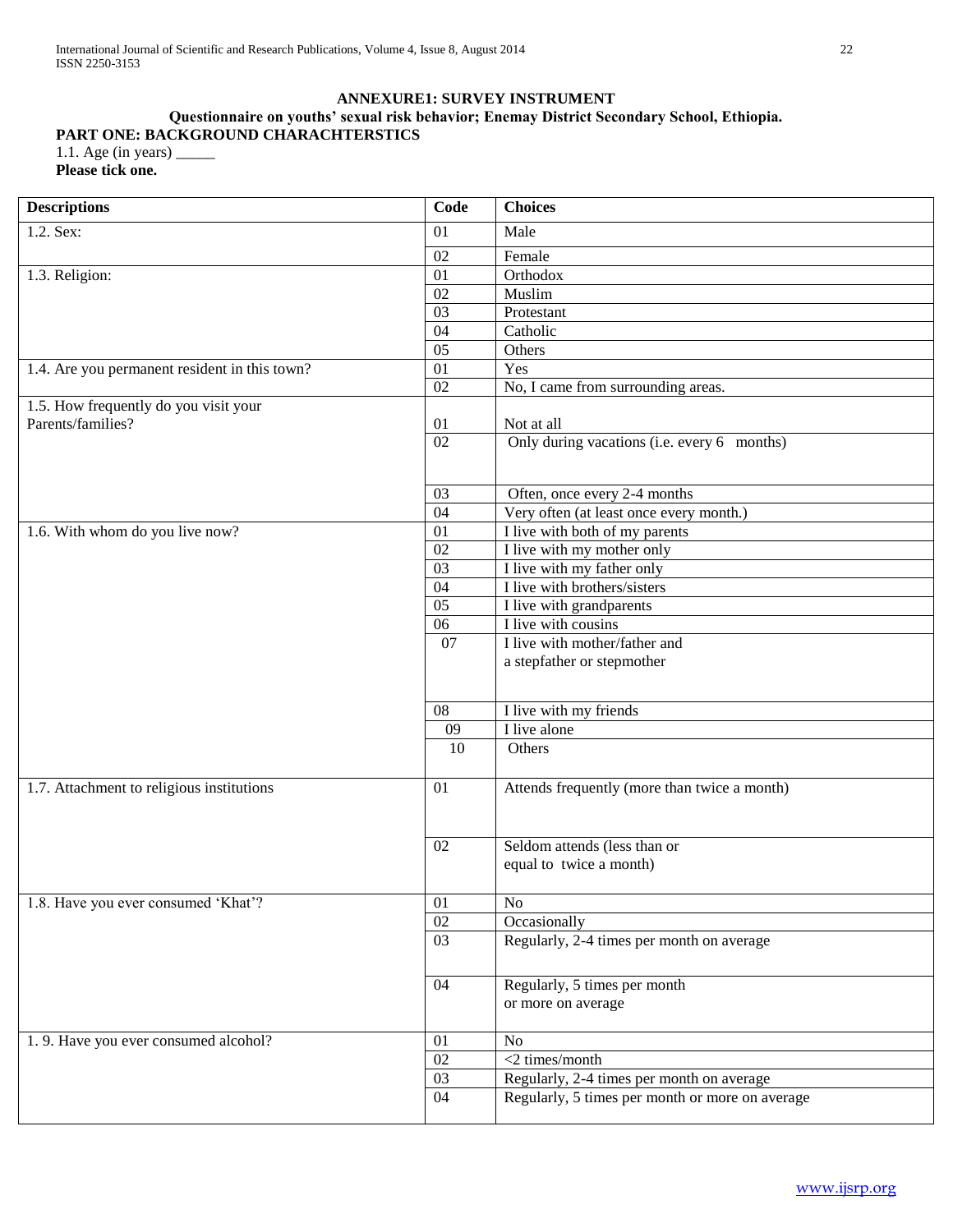# **PART TWO: SEXUAL AND REPRODUCTIVE HEALTH KNOWLEDGE Please tick all that are possible.**

# **2.1. During which times of the menstruation does a woman have the greatest chance of becoming pregnant?**

|                                  | Yes | No | I don't know   |
|----------------------------------|-----|----|----------------|
| During her period                |     | 02 | 0 <sup>2</sup> |
| At about $14th$ day of her cycle |     | 02 | 03             |
| Right after her period has ended |     | 02 | 03             |
| Just before her period begins    |     | 02 | 03             |

# **2.2. How can people protect themselves from getting AIDS?**

| Avoid sexual intercourse (don't play sex)                     | Yes | N <sub>0</sub> | I don't know |
|---------------------------------------------------------------|-----|----------------|--------------|
| Have faithful one-to-one relationship with uninfected partner | 01  | 02             | -03          |
| Use condoms during sex                                        | 01  | 0 <sub>2</sub> | -03          |
| Sterilize syringes/needles                                    |     | 02             | 03           |
| Avoid sexual contact with sex workers (prostitutes)           | 01  | 0 <sub>2</sub> | -03          |
| Avoid sharing cutting & piercing materials                    | 01  | 0 <sub>2</sub> | -03          |
| Take antibiotics prior to sexual intercourse                  | 01  |                | 03           |

## **Please tick only one.**

|                                                                                   | gree<br>01 | Disagree<br>02 | on't know<br>$\Box$<br>23 |
|-----------------------------------------------------------------------------------|------------|----------------|---------------------------|
| 2.3. A woman who has HIV can give birth to a child with HIV.                      |            |                |                           |
| 2.4. A girl can get pregnant before she<br>experiences her first menstruation     |            |                |                           |
| 2.5. A person can have a sexually transmitted<br>disease (STD) without knowing it |            |                |                           |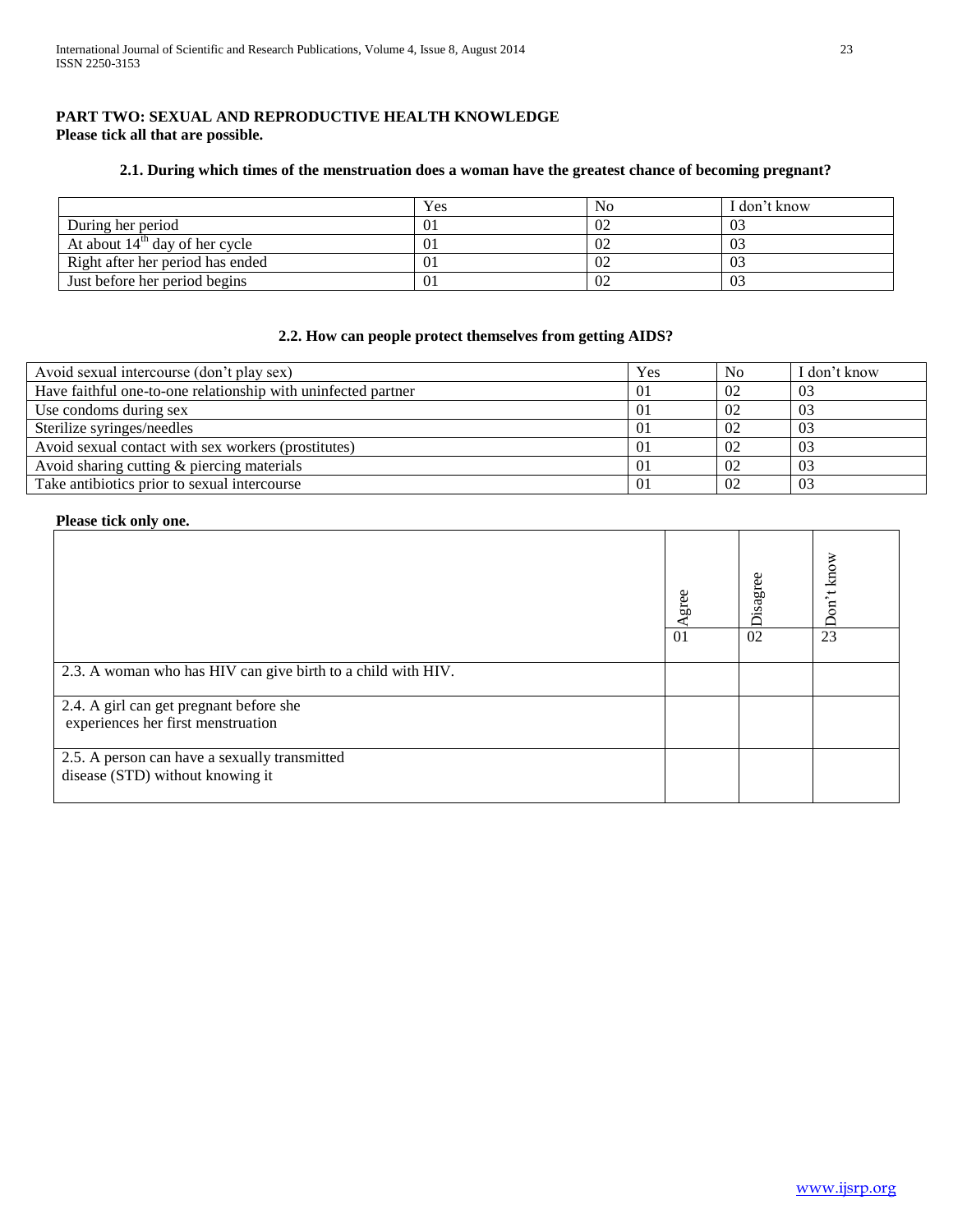# **PART THREE: COMMUNICATION ON SEXUALITY AND HIV/AIDS**

## **Please tick one below.**

 4.1. Have you ever discussed about sexuality and/or HIV/AIDS with other people? Yes\_\_\_\_01 No\_\_\_02

**If yes, with whom?** 01. Mother 02. Father 03. Brother/Sister 04. Other family member

05. Friend of the same sex 06. Friend of the opposite sex 07. Boy/girl friend 08. Teacher

09. Health practitioner

4.3. In general, what has been your most important source of information about AIDS or HIV? 01 .Teacher/school AIDS clubs 02. Friends 03. Mass media 04. Family

05. Health practitioner 06. Books/films 07. don't know

# **PART FOUR: SOCIAL NORMS AND GENDER ROLES**

# **A. Social Norms**

# **Please tick one.**

5.1. The knowledge of contraceptives by young people encourages them to have sex with many people. 01 Agree 02. Disagree 03. Don't know

5.2. Having a baby when you are in high school

01. Is not a problem at all

02. Is not a problem because your family helps 03. Is a problem, but it's okay

04. Is a problem for the mother and the baby but not for the father of the baby

05. Is a problem for the mother, the baby, and the father of the baby

# **B. Sexual Values and Choices**

|                                                                              | gree |  |
|------------------------------------------------------------------------------|------|--|
| 5.3. It is against my values for me to have sex while I am youth.            |      |  |
| 5.4. If I have sex while I'm youth, it would make me feel sort of important. |      |  |

## **C. Gender Roles**

| 5.5. Who do you think should handle family expenditures, husband /father or wife/mother? |                                  |  |  |
|------------------------------------------------------------------------------------------|----------------------------------|--|--|
| 01                                                                                       | Father/husband                   |  |  |
| 02                                                                                       | Mother/wife                      |  |  |
| 03                                                                                       | Both (husband and wife) together |  |  |
| 5.6. How important is it for a woman to be a virgin until she gets married?              |                                  |  |  |
| 01.                                                                                      | important                        |  |  |
| 02.                                                                                      | Not important                    |  |  |
| 5.7. How important is it for a man to be a virgin until he gets married?                 |                                  |  |  |
| 01.                                                                                      | Important                        |  |  |
| 02.                                                                                      | Not Important                    |  |  |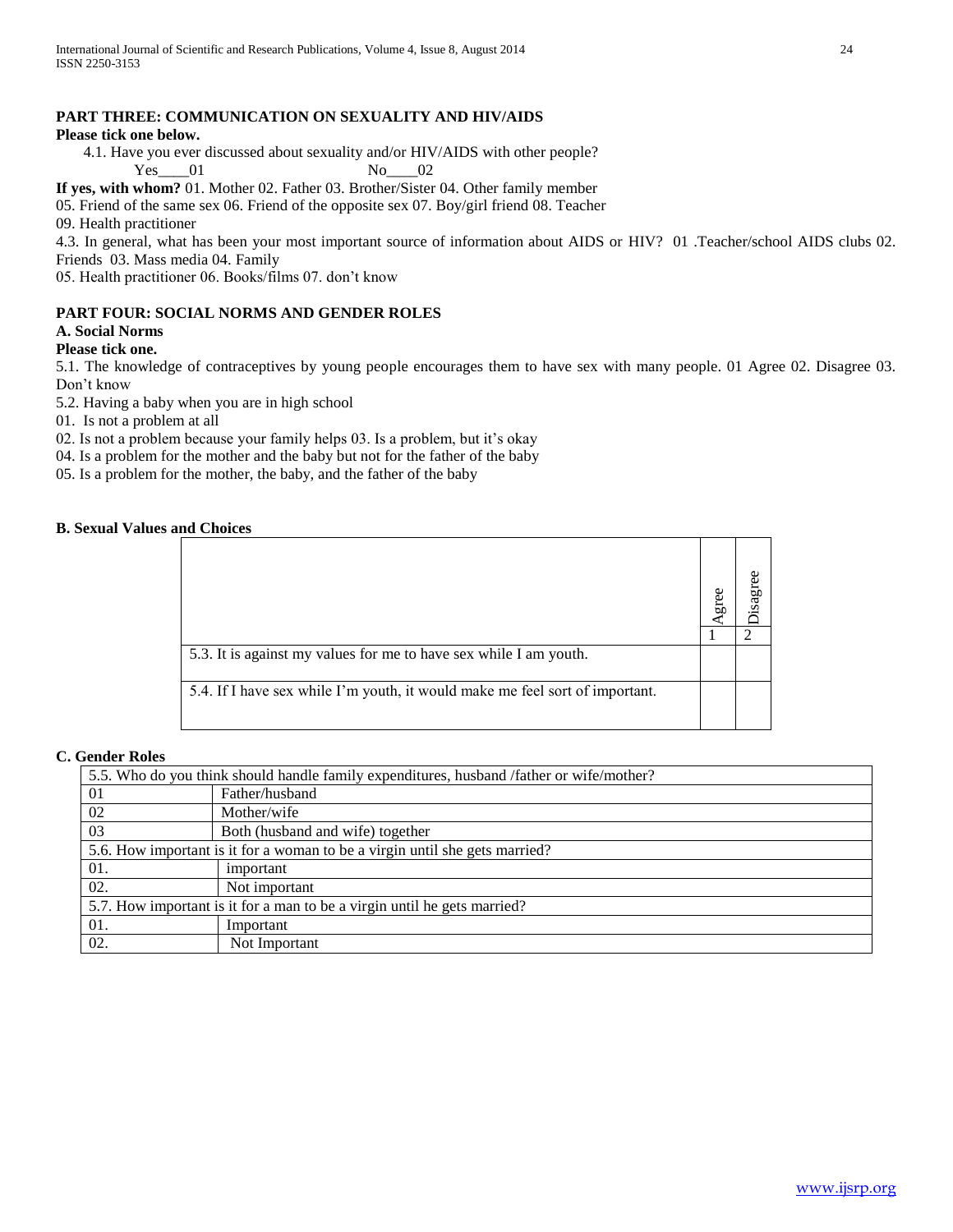# **PART SIX: PERCEIVED PARENTAL MONITORING**

|                                                                                | Yes | $\tilde{\mathbf{z}}$ |
|--------------------------------------------------------------------------------|-----|----------------------|
|                                                                                | 01  | 02                   |
| 6.1. Your parents know where you are when not at school and away from home     |     |                      |
| 6.2. Your parents know who you were with when not at school and away from home |     |                      |

# **PART SEVEN: PEER INFLUENCE AND PEER BEHAVIOR Please tick one.**

| 7.1. Is there pressure from your friends for you to have sexual   | -01 | Yes            |
|-------------------------------------------------------------------|-----|----------------|
| intercourse?                                                      | 02  | N <sub>0</sub> |
| 7.2. About how many of your friends have had sexual intercourse?  | 01  | None of them   |
|                                                                   | 02  | $\leq$ = 5     |
|                                                                   | 03  | >5             |
| 7.3. Now think of your best friend. Has he/she ever played sex?   | 01  | Yes            |
|                                                                   | 02  | <b>No</b>      |
|                                                                   | 03  | Don't Know     |
| 7.4. Do you know of any sexual intercourse with prostitutes among | 01  | Yes            |
| your male close friends?                                          | 02  | <b>No</b>      |
|                                                                   | 03  | Don't Know     |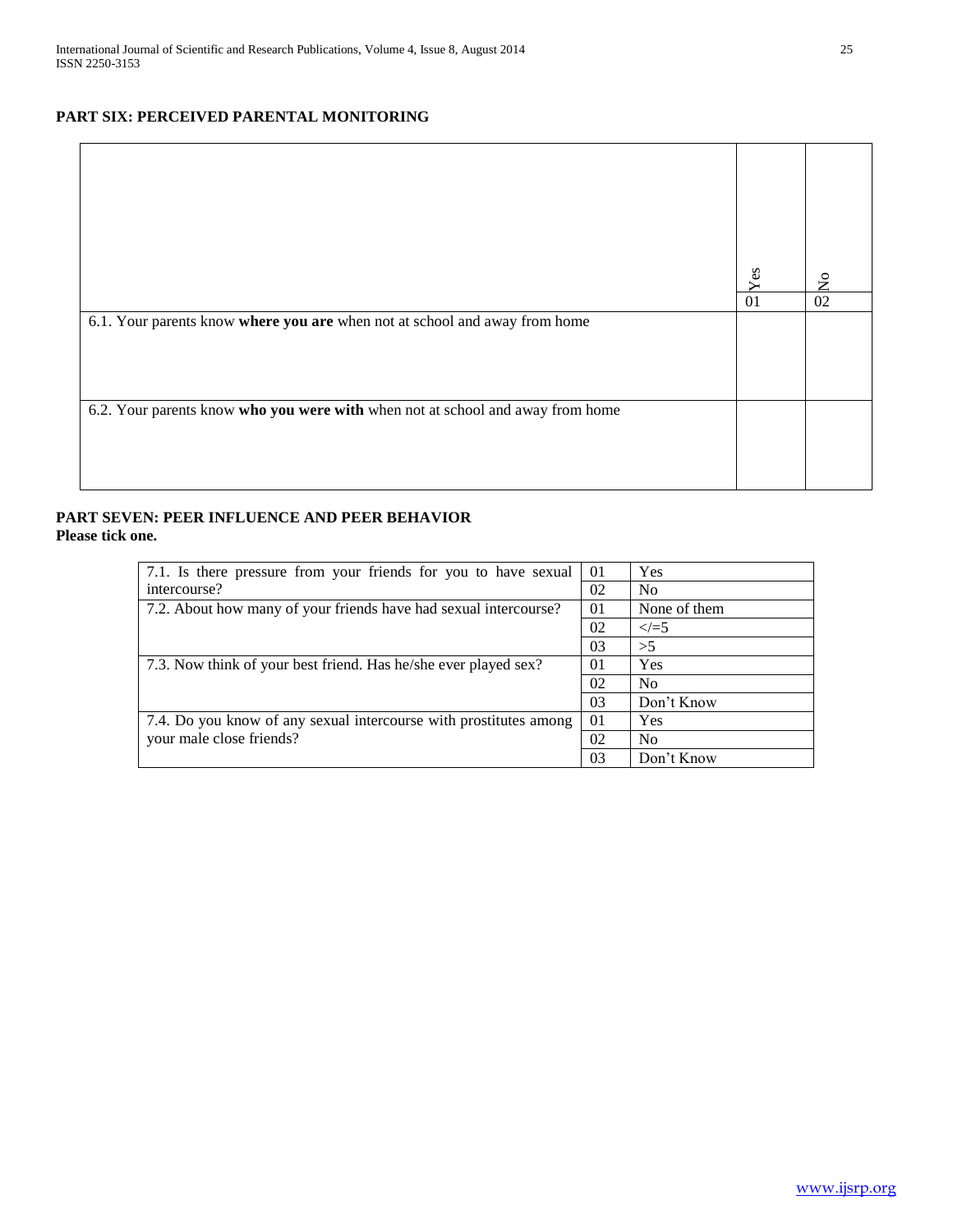# **PART EIGHT: SEXUAL BEHAVIOR AND PRACTICE**

Sometimes young people play sex. They play sex for different reasons - for love, for urges, or because they are convinced, forced or tricked. Please tick one below.

| 8.1. Have you ever had sexual intercourse?                                   | 01 | Yes                              |
|------------------------------------------------------------------------------|----|----------------------------------|
|                                                                              |    |                                  |
|                                                                              | 02 | N <sub>0</sub>                   |
|                                                                              | 01 | Less than 18 years               |
| 8.2. How old were you when you first had sexual intercourse?                 | 02 | Greater or equal to18years       |
|                                                                              | 03 | Don't know                       |
| 8.3. How old was the person with whom you first played sex?                  | 01 | Less than 18 years               |
|                                                                              | 02 | Greater or equal to18years       |
|                                                                              | 03 | Don't know                       |
| 8.4. Who was the person?                                                     | 01 | Husband                          |
|                                                                              | 02 | Boy/girlfriend                   |
|                                                                              | 03 | Teacher                          |
|                                                                              | 04 | Other person                     |
| 8.5. Was the sex urged with alcohol, khat, or any other drug beforehand?     | 01 | Yes                              |
|                                                                              | 02 | No                               |
| 8.6. How many different partners have you had sexual intercourse with in the | 01 | One                              |
| last 12 months?                                                              | 02 | Two or more                      |
| 8.7. Did you or your partner use any contraceptives during the first sex?    | 01 | Yes                              |
|                                                                              |    |                                  |
|                                                                              | 02 | N <sub>o</sub>                   |
| 8.8. Are you currently using any method to prevent AIDS or STDs?             | 01 | Yes                              |
|                                                                              | 02 | N <sub>o</sub>                   |
|                                                                              |    |                                  |
| 8.9. If yes Which method or methods are you currently using to prevent AIDS  | 01 | Condoms                          |
| or STDs?                                                                     | 02 | Abstinence                       |
|                                                                              | 03 | Faithful one-to-one relationship |
|                                                                              | 04 | Other                            |

# **PART NINE: COERCION**

*Please tick one below.*

| 9.1. The first time you had sexual intercourse, did you                                | 01 | Played sex willingly (wanted) |
|----------------------------------------------------------------------------------------|----|-------------------------------|
| agree willingly, did it just happen, or were you tricked,<br>threatened or forced?     | 02 | Forced                        |
|                                                                                        | 03 | Convinced with money or gifts |
|                                                                                        | 04 | Felt threatened               |
| 9.2. [For females only] Have you any coercive sex<br>practice like rape and abduction? | 01 | Yes                           |
|                                                                                        | 02 | N <sub>0</sub>                |
|                                                                                        |    |                               |
| 9.3. [For females only] Have you ever received anything<br>in exchange for sex?        | 01 | N <sub>0</sub>                |
|                                                                                        |    | Yes                           |
|                                                                                        | 03 | Don't remember                |

- 9.4. **[For females only]** what did you receive?
- 01. Money
- 02. School fee
- 03. Shelter/rent
- 04. Other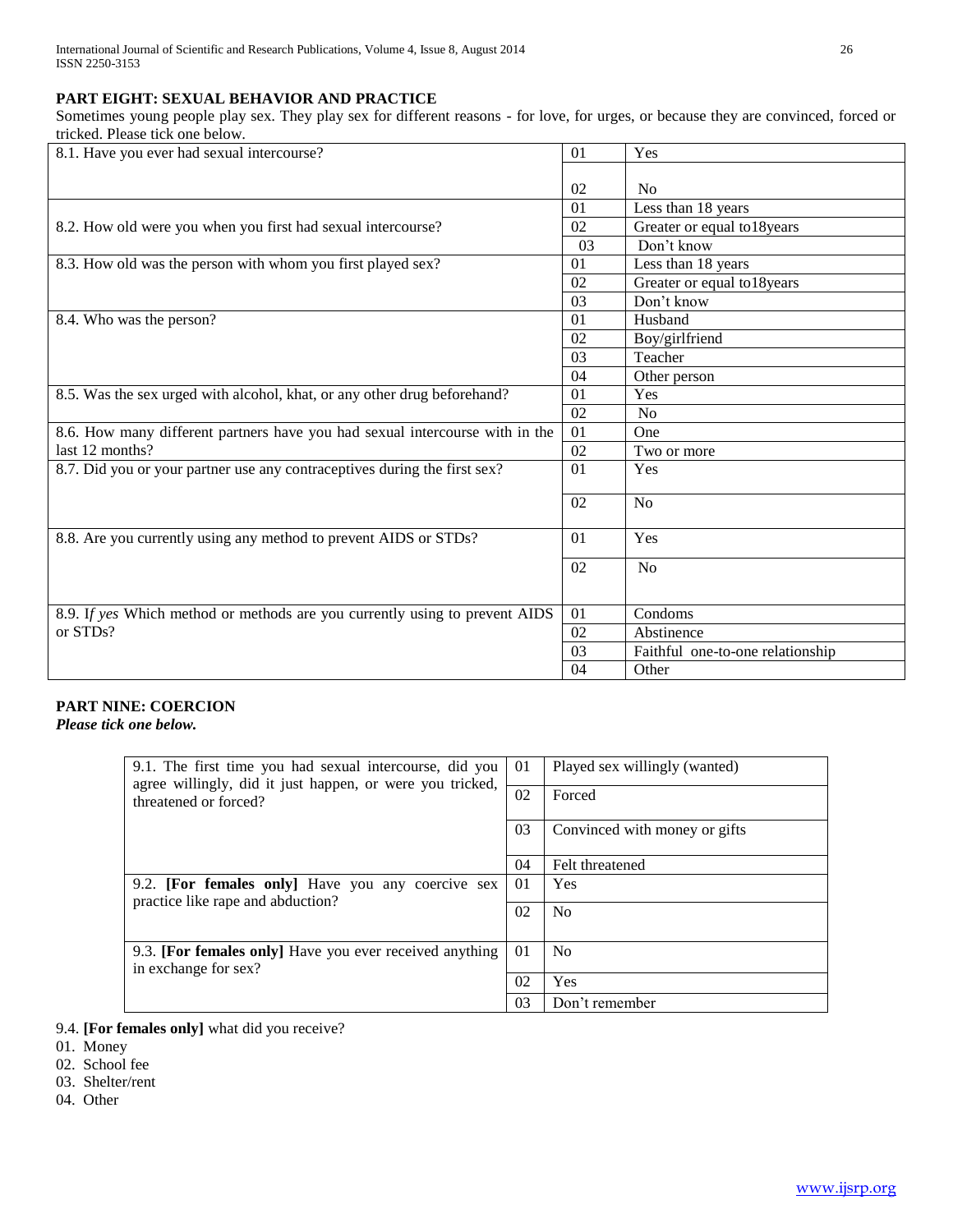# **ANNEXURE 2: RESPONSE RATE PER DIVISION FOR SCHOOLS**

| School                        | Allocation | Collected | Response rates (%) |
|-------------------------------|------------|-----------|--------------------|
| Darfur secondary school       | 166        | 166       | 100                |
| Belay Zeleke secondary school | 109        | 109       | 100                |
| Total                         | 275        | 275       | 100                |

Total source population size/Target population or Reference population =5386 **Darfur secondary school** Population size =3260

Proportional allocation for the two high schools Allocation=(3260/5386)x275

=**166**

**Belay Zeleke secondary school**

Population size=2126 (2126/5386)x275 Allocation=**109**

# **ANNEXURE 3: THE SAMPLING TECHNIQUE**

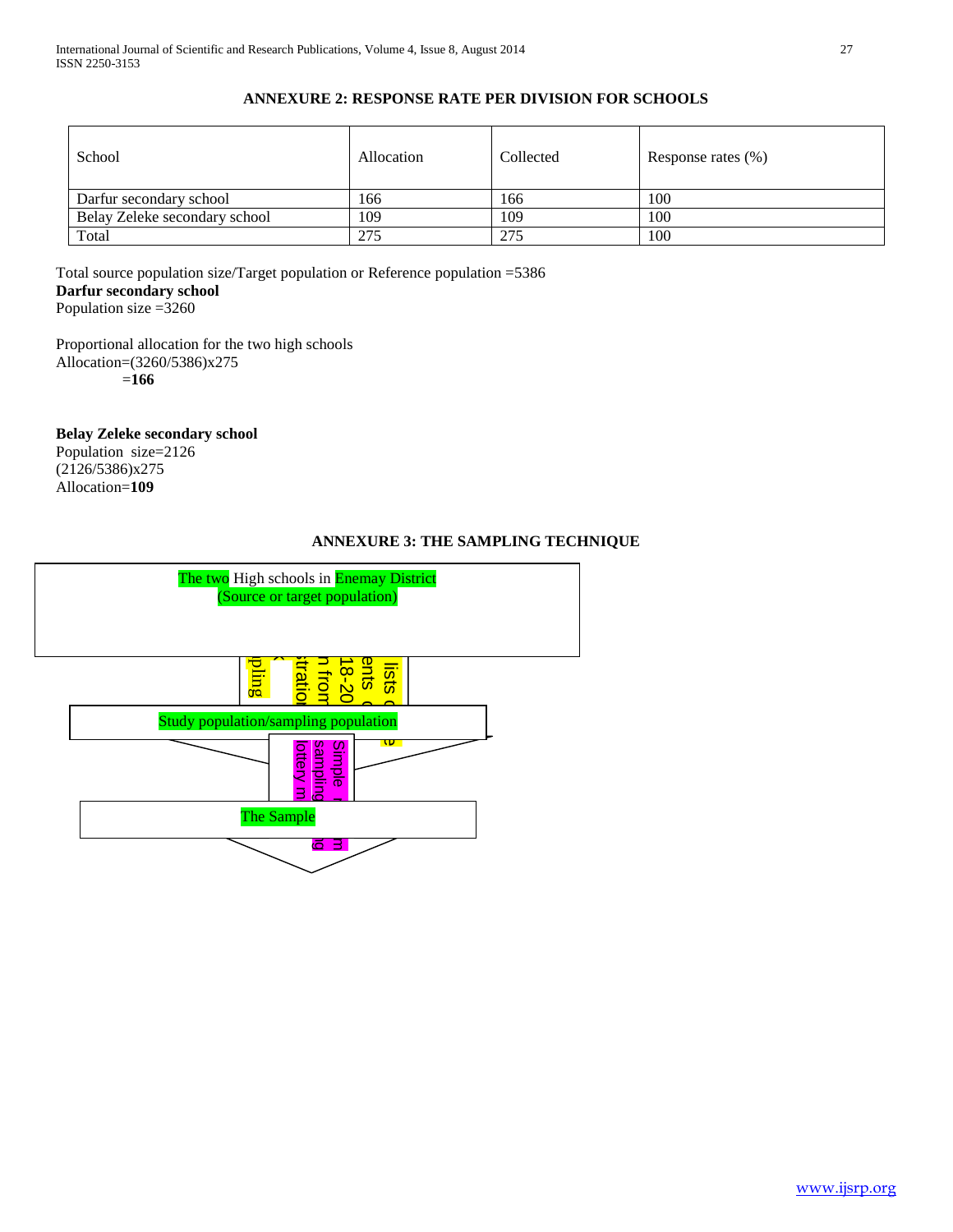## **ANNEXURE 4: CONSENT FORM FOR RESPONDENTS**

The researcher is interested in exploring factors that may influence sexual risk behaviours in youth students in high schools.

This questionnaire is designed for a research work approved by the University of South Africa Research, Ethics and Publication Committee (School of Public Health) to be conducted in partial fulfillment of a master's degree in General Public Health.

 I hope you will help me to complete this survey. None of your answers will be available to anyone at anytime. All the information you give me will be kept private. Do not put your name anywhere on this questionnaire. It depends on your agreement and you will not be pressurized to participate unless you are voluntary.

 However, we really need your honest response to understand in a good way the impact of sexual risk behaviours of youth in secondary schools in Ethiopia

 The results of the study would hopefully serve as an important input to intervene in programs that aim at improving adolescent/youth students' health.

| The questionnaire will take 30-40 minutes to complete |      |    |  |
|-------------------------------------------------------|------|----|--|
| Do you agree to participate in this study?            | Yes. | no |  |

Participant declaration: "The study and the content of this informed consent form have been explained to me. I have been given an opportunity to ask questions and I am content with the answers to the questions I asked. I agree to participate in this study since I know that the information obtained will be kept confidential and I may withdraw from the study anytime without any prejudice to me."

| <b>Signature of Participant:</b> | Jate <sup>.</sup> |
|----------------------------------|-------------------|
| Witness:                         | Jate:             |

**Statement by Researcher:** 

The researcher provided verbal and written information regarding this study.

The researcher agrees to answer any future questions concerning the study to the best of his ability.

The researcher will adhere to the approved protocol.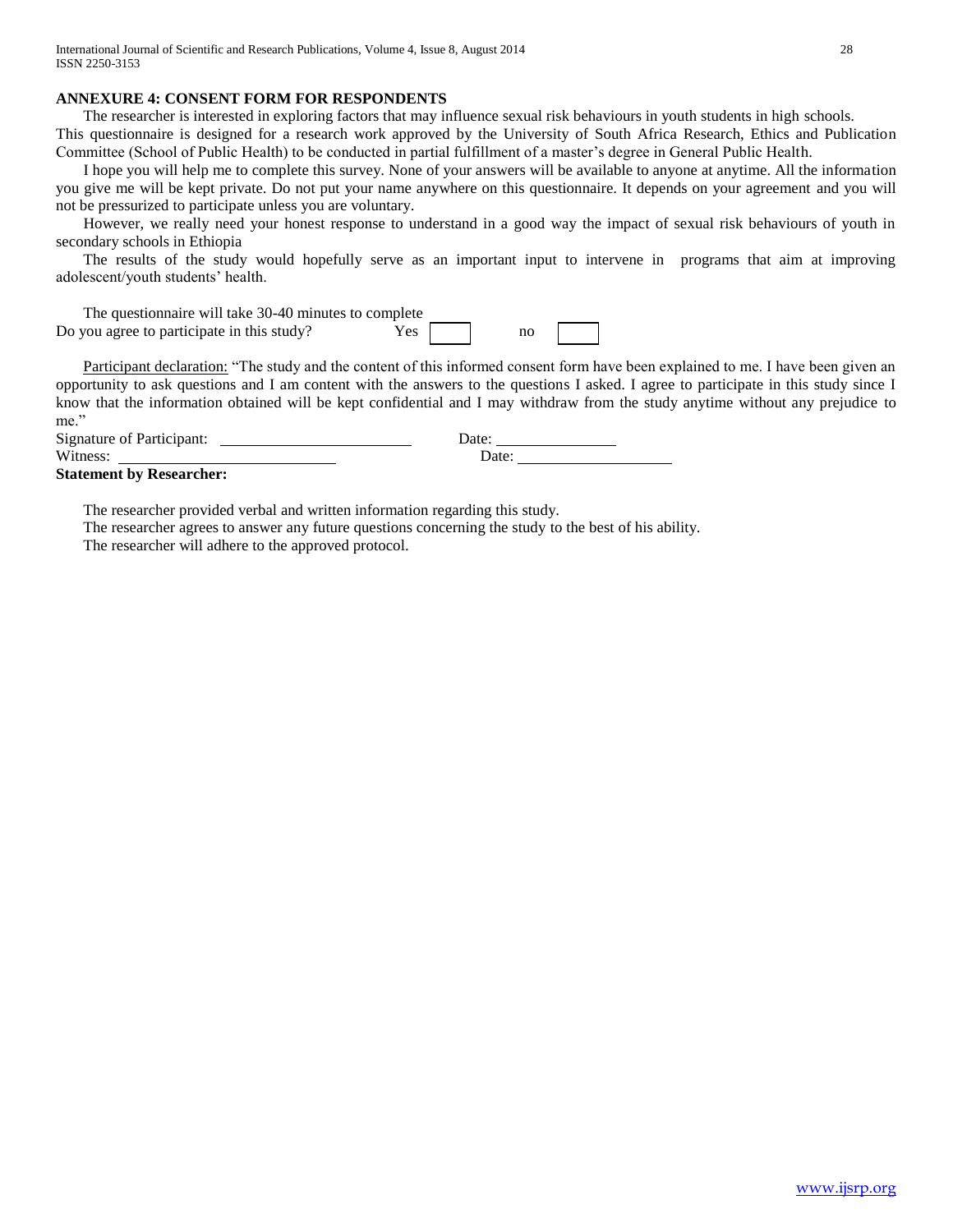# **ANNEXURE 5: PERMISSION LETTER FROM ENEMAY DISTRICT EDUCATION OFFICE**



No: 127/750/2<br>Date: 10/07/2004

#### Permission to your request

You previously request the office to conduct a research study entitled as 'Exploration of sexual risk behaviors among secondary school students (youths) ' at schools in our district for the fulfillment of Master of Public Health (MPH) at University of South Africa(UNISA).

Your request is to get student participants those will complete your questioner for no longer than 30 to 40 minutes under well personal and ethical protection.

We have seen thoroughly and fully accepted it owing to the advantage for the district that will be forwarded after the accomplishment of the study regarding measures to be taken as parts of a plan that will be set in our future on those risks in our youth students.



With regards,

TV HOUT BETTERNET PAS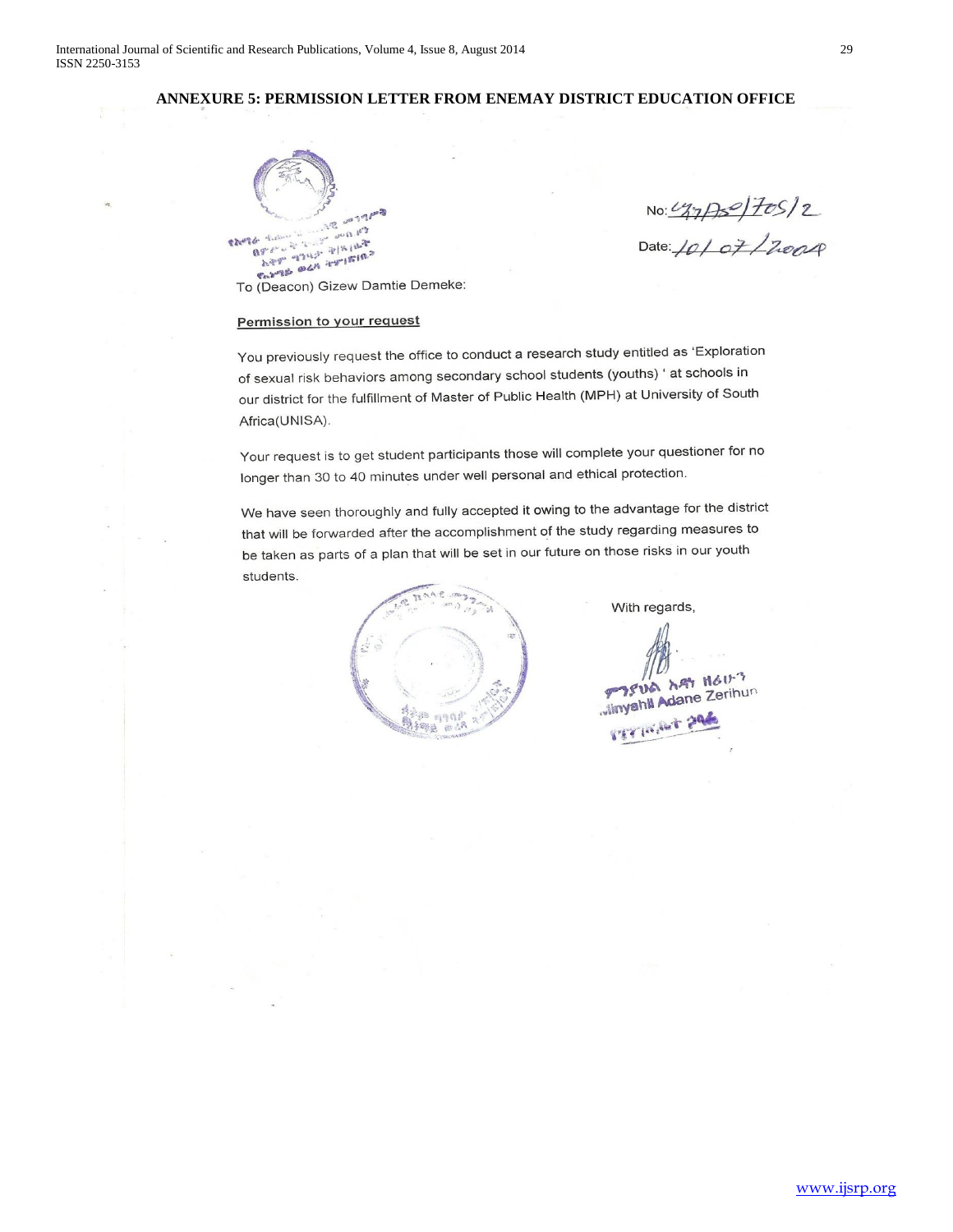## **ANNEXURE 6: ETHICAL CLEARANCE FROM UNIVERSITY OF SOUTH AFRICA HEALTH STUDIES HIGHER COMMITTEE COLLEGE OF HUMAN SCIENCE**



#### UNIVERSITY OF SOUTH AFRICA **Health Studies Higher Degrees Committee College of Human Sciences** ETHICAL CLEARANCE CERTIFICATE

**HSHDC/112/2012** 

Date: 29/11/2012

Student No: 46340262

Project Title: An Exploration of factors related to sexual risk behaviours among senior secondary school students in Enemay District, East Gojam Zone. Ethiopia.

Demeke Gizew Damtie Researcher:

Degree: Masters in Public Health

Code: MPCHS94

Supervisor: Dr Peter Sandy Qualification: Phd<br>Joint Supervisor: n/a

**DECISION OF COMMITTEE** 

**Approved** 

**Conditionally Approved** 



**Prof L Roets** PIOI L ROGES<br>CHAIRPERSON: HEALTH STUDIES HIGHER DEGREES COMMITTEE

Dr MM Moleki Dr MM MOISKI<br>ACTING ACADEMIC CHAIRPERSON: DEPARTMENT OF HEALTH STUDIES PLEASE QUOTE THE PROJECT NUMBER IN ALL ENQUIRES

#### ACKNOWLEDGEMENTS

 I want to thank the following persons for their respective contributions to this dissertation:

- My wife, Ms. Getahun Yigardie, for her unconditional love, support and encouragement.
- A special thank you to my supervisor, Professor Peter Thomas Sandy, for his invaluable and constructive comments and continuous support throughout the whole work.
- A special thank to the UNISA Higher Degree Committee members for their academic support and for

giving me ethical clearance that enable me to conduct the study.

- My contact person, Mrs. J.E. Tjallinks, for her support and guidance.
- My colleagues for their willingness to participate in this study.
- Mr. Hailu Getachew and Dr. Sheku A. Kanu, for editing the manuscript.
- Mr. Abate Sintayehu for his brotherly support.
- Officials working in Amhara regional state, East Gojam Zone Educational Bureau and respective schools deserve acknowledgements for their cooperation.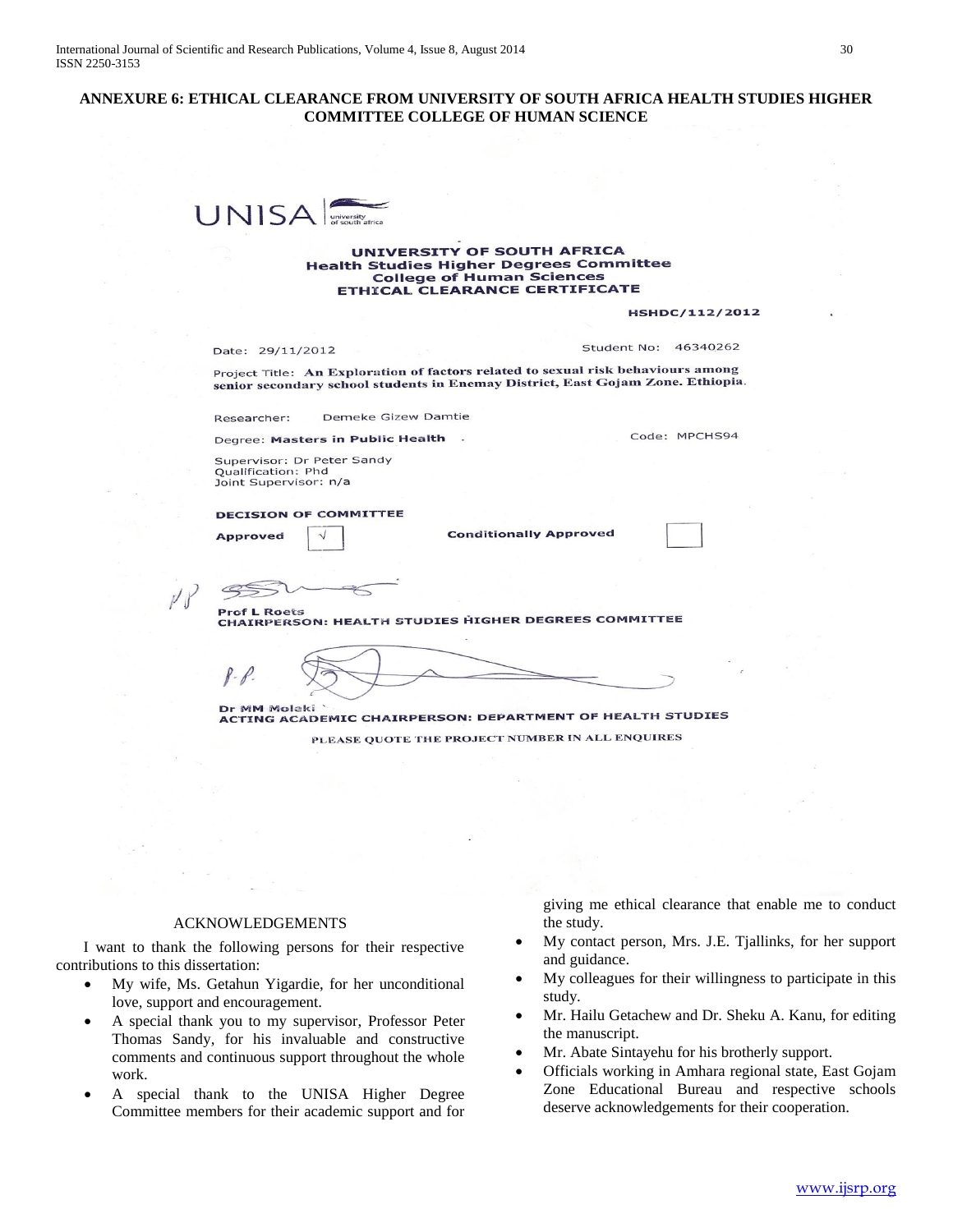International Journal of Scientific and Research Publications, Volume 4, Issue 8, August 2014 31 ISSN 2250-3153

 Finally, I want to extend my appreciation to the students who participated in the study especially for completing the questionnaire voluntarily.

#### **REFERENCES**

- [1] Adamu, R, Mulatu, MS & Si, H. 2003. Patterns and correlates of sexual initiation, sexual risk behaviours, and condom use among secondary school students in Ethiopia. Ethiopian Medical Journal 41(2):163-77.
- [2] Animaw, A. 2009. Assessment of sexual risk behaviours of in-school youth: effect of living arrangement of students; West Gojam zone, Amhara regional state, Ethiopia.
- [3] Astatke, H, Black, M & Serpell, R. 2000. Use of Jessor's theoretical framework of adolescent risk behaviour in Ethiopia: implications for HIV/AIDS prevention. Northeast African Studies 7(1):63-83.
- [4] Bayley, O. 2003. Improvement of sexual and reproductive health requires focusing on adolescents. Lancet 362:832-31.
- [5] Bernstein, NI. 2001. How to Keep Your Teenager Out of Trouble and What to Do If You Can't? 127-180.
- [6] Brener, N., et al. 2002. Trends in sexual risk behaviours among high school students --- United States, 1991--2001. MMWR (CDC) 51(38):856-859.
- [7] Berry, L & Hall, K. 2009. HIV & AIDS and STI National Strategic Plan 2007-2011: Multiple sexual partnerships. Cape Town, South Africa: Children's Institute, University of Cape Town.
- [8] Bersamin, M, Todd, M & Fisher, A. 2005. Parenting practices and adolescent sexual behaviour: A longitudinal study 70(1): 97–113.
- [9] Borawski, E. et al. 2001. Parental monitoring, negotiated unsupervised time, and parental trust: the role of perceived parenting practices in adolescent health risk behaviours. Journal of Adolescent Health 33(2):60-70.
- [10] BSS. 2005. The second HIV/AIDS Behavioural Surveillance Survey (BSS) done in Ethiopia.
- [11] Cooper, ML. 2002. Alcohol use and risky sexual behavior among college students and youth: evaluating the evidence. Journal of Studies on Alcohol 14:101–117.
- [12] Creswell, JW. 2007. Qualitative enquiry and research design: choosing among five traditions. 2nd Edition. Thousand Oaks: Sage
- [13] Creswell, JW. 2009 Research design: qualitative, quantitative and mixed methods approaches. 3rd Edition. California: Sage
- [14] Damien, W, Jessica, S & Nakiyingi, A. 2005. Changing association between schooling levels and HIV.
- [15] Davis, A. 2005. A Reconsideration of Patrick Kavanagh, Flann O'Brien, and Brendan Behan.
- [16] Davis, P & Scott, A. 2007. Health research sampling methods. In, M. Saks and J. Allsop. (eds). Researching health: qualitative, quantitative and mixed methods. London: Sage. 155-173
- [17] Derege. K, Atalay, A, Getnet, M, Fikre. E, Frehiwot, B & Yigeremu, A. 2005. Khat, alcohol use and risky sex behavior among in school and out of school youth in Ethiopia. BMC Public Health 5:109. doi:10.1186/1471- 2458-5-109.
- [18] Dessalegn, N. 2006. Gudffecha practice as child problem intervention. Oromo city: The case of Ada's Libian District.
- [19] Department of Health. 2001. Research governance framework for health and social care. London: Department of Health
- [20] Duncan, R. 1992. Adolescent sexuality and peer pressure 9(4):319-327.
- [21] Eccles, J, Templeton, J & Barber, B. 2003. Adolescence and emerging adulthood: The critical passage ways to adulthood. In: Bornstein M, Davidson L, Mahwah NJ, editors. Well-being: Positive development across the life course. US: Lawrence Erlbaum Associates, Publishers: 383–406.
- [22] Fehring, R. 2010. The association of religiosity, sexual education, and parental factors with risky sexual behaviours among adolescents and young adults. Journal of Religion and Health 33:167-192.
- [23] Flick, U. 2009. An introduction to qualitative research. 4th Edition. London: Sage
- [24] Friis, RH & Sellers, TA. 2009. Epidemiology for public health practice. 4th Edition.
- [25] Gay, LR & Airasian, P. 2003. Educational Research. New Jersey: Philadelphia: Upper Saddle River. Jones and Bartlett.
- [26] Gebregiorgis, Y. et al. 2000. Achieving Behaviour Change: An Impact Evaluation of a Community Based Adolescent Reproductive Health Program in Ethiopia. Society of Paediatric Psychology.
- [27] Getnet, M. et al. 2005. HIV/AIDS Behavioural Surveillance Survey (BSS) Ethiopia.
- [28] Grbich, C. 2007. Qualitative data analysis: an introduction. London: Sage
- [29] Grimes, GA & Schulz, KF. 2002. Descriptive studies: what they can and cannot do. The Lancet 359(3501):145 – 149.
- [30] Guerra, NG & Huesmann, LR. 2004. A cognitive-ecological model of aggression. International Review of Social Psychology 17:177–203.
- [31] Guo, W & Nathanson, AI. 2011. The effects of parental mediation of sexual content on the sexual knowledge, attitudes, and behaviors of adolescents in the U.S. Journal of Children and Media 5(4), 358-378.
- [32] Guzman, I & Bosch, R. 2007. High-risk behaviours among youth. Adolescence & Youth.
- [33] Hibist, A. & Robert, S. 2000. Testing the application of a Western scientific theory of AIDS risk behaviour among adolescents in Ethiopia. Journal of Paediatric Psychology 25(6): 367–379.
- [34] Hutchinson, MK & Cederbaum, JA. 2011. Talking to daddy's little girl about sex: Daughter's reports of sexual communication and support from fathers. Journal of Family Issues 32(4):550-572.
- [35] Holder, D, Durant, R, Harris, T, Daniel, J, Obeidallah, D & Goodman, E. 2000. The association between adolescent spirituality and voluntary sexual activity. The Journal of Adolescent Health 26:295-302.
- [36] Hulley, SB, Cummings, SR, Browner, WS, Grady, DG & Newman, BT. 2007. Designing clinical research. 3rd Edition. USA, Lippincott Williams & Wilkins:367.
- [37] International Council of Nurses. 2003. Ethical guidelines for nursing research. Geneva: International Council of Nurses.
- [38] Irwin, TW, Morgenstern, J, Parsons, JT, Weinberg, M & Labouvie, E. 2006. Alcohol and sexual HIV risk behavior among problem drinking men who have sex with men: An event level analysis of timeline follow back data. AIDS Behavior 10:299-307.
- [39] Joubert, G & Ehrlich, R. 2007. Epidemiology: a research manual for South Africa; 2nd Edition. Cape Town: Oxford University Press.
- [40] Kauffman, L, Orbe, MP, Johnson, AL & Cooke-Jackson, A. 2013. Memorable familial messages about sex. A qualitative content analysis of college student narratives. Electronic Journal of Human Sexuality 16:1-10.
- [41] Kiene, SM. & Subramanian, SV. 2013. Event-level association between alcohol use and unprotected sex during last sex: evidence from populationbased surveys in sub-Saharan Africa13:583.
- [42] Kirby, D. 2007. Emerging Answers: National Campaign to Prevent Teen Pregnancy. Washington, DC.
- [43] Kora, A & Haile, M. 2007. Sexual behaviour and level of awareness on reproductive health among youths: Evidence from Harar, Eastern Ethiopia. Ethiopian Journal of Health and Development, 13(2):107-13.
- [44] Kost, K & Henshaw, S. 2012. U.S. Teenage Pregnancies, Births and Abortions, 2008: National Trends by Age, Race and Ethnicity, New York: Guttmacher Institute.
- [45] Kotchick, BA, Shaffer, A, Forehand, R & Miller, KS. 2001. Adolescent sexual risk behaviour: A multi-system perspective. Clinical Psychology Review, 21(4):493–519.
- [46] Kristin, A & Richard, J. 2009. The association of religiosity, sexual education, and parental factors with risky sexual behaviours among adolescents and young adults.
- [47] Markham, CM, Tortolero, SR, Escobar-Chaves, SL, Parcel, GS, Harrist, R. & Addy, RC. 2003. Family connectedness and sexual risk-taking among urban youth attending alternative high schools. Perspectives on Sexual and Reproductive Health 35(4):174–179.
- [48] Macnee, CL & McCabe, S. 2008. Understanding nursing research: Reading and using research in evidence-based practice. 2nd Edition. Philadephia: Lippincott Williams and Wilkins.
- [49] Marvastic, A. 2004. Qualitative research in sociology. Thousand Oaks: Sage
- [50] Mensch, BS, Weley, H. Clark, WH & Anh, DN. 2003. Adolescents in Vietnam: Looking Beyond Reproductive Health. Studies in Family Planning, 34(4):249-262.
- [51] Merrill, P. 2009. Long-term effects of parents' education on children's educational and occupational success: mediation by family interactions,